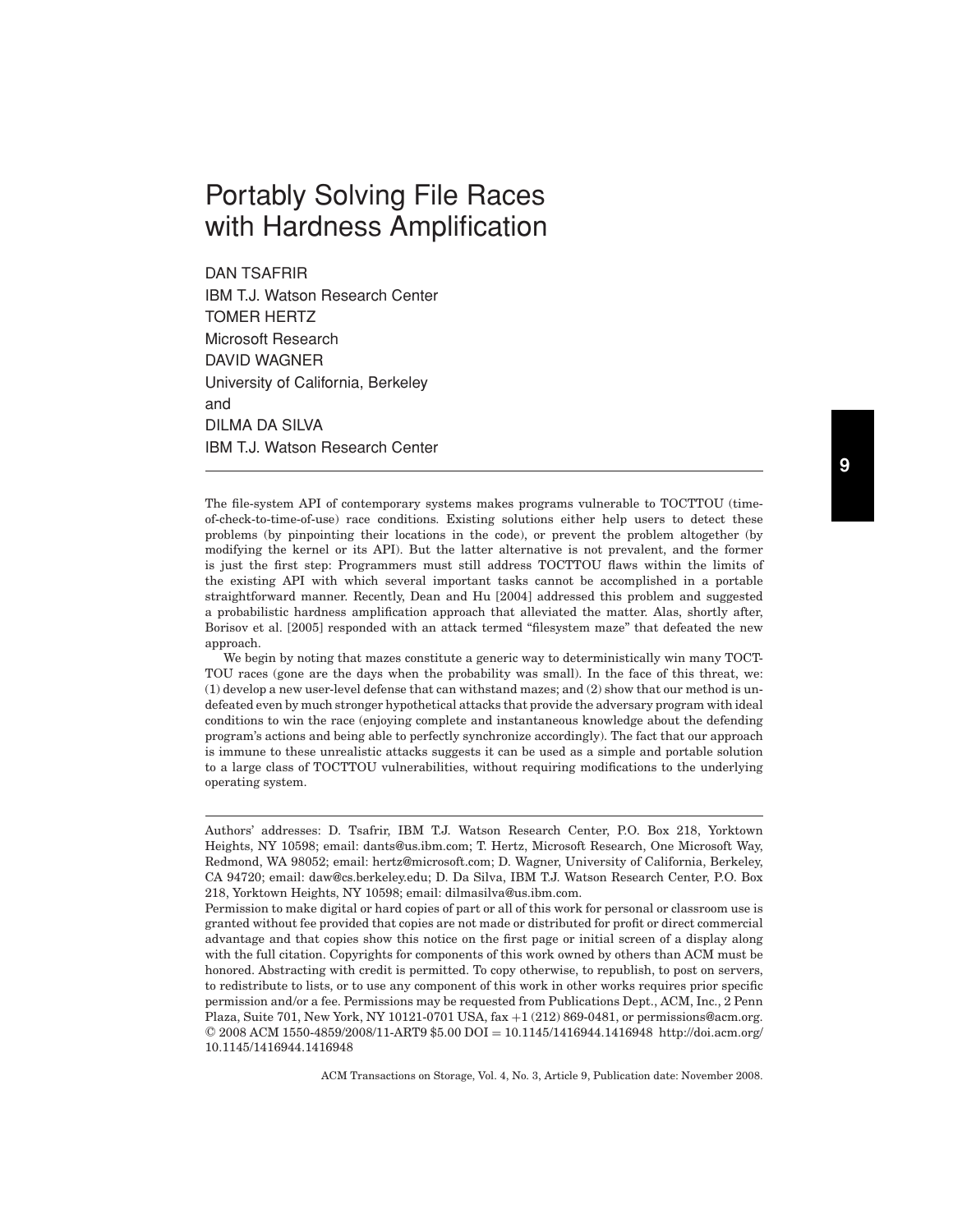9:2 • D. Tsafrir et al.

Categories and Subject Descriptors: D.4.6 [**Operating Systems**]: Security and Protection— *Access controls*; D.4.3 [**Operating Systems**]: File Systems Management—*Access methods*; K.6.5 [**Management of Computing and Information Systems**]: Security and Protection—*Unauthorized access*

General Terms: Security, Algorithms, Performance, Measurement

Additional Key Words and Phrases: Race conditions, time-of-check-to-time-of-use, TOCTTOU

#### **ACM Reference Format:**

Tsafrir, D., Hertz, T., Wagner, D., and Da Silva, D. 2008. Portably solving file races with hardness amplification. ACM Trans. Storage 4, 3, Article 9 (November 2008), 30 pages. DOI = 10.1145/1416944.1416948 http://doi.acm.org/ 10.1145/1416944.1416948

## 1. INTRODUCTION

The TOCTTOU (time-of-check-to-time-of-use) race condition was characterized as the situation which occurs

"if there exists a time interval between a validity-check and the operation connected with that validity-check [such that] through multitasking, the validity-check variables can deliberately be changed during this time interval, resulting in an invalid operation being performed by the control program." [McPhee 1974]

Dissecting a 1993 CERT advisory [CERT Coordination Center 1993], Bishop [Bishop 1995; Bishop and Dilger 1996] was the first to systematically show that file systems with weak consistency semantics (like Unix and Windows) are inherently vulnerable to TOCTTOU races. First, a program checks the status of a file using the file's name. Then, depending on the status, it applies some operation to the file, unjustifiably assuming the status has not changed since it was checked. This error is caused by the fact that the mapping between file names and file objects (inodes) is mutable by design, and might therefore change between a status check and the subsequent operation.

Researchers have put a lot of effort into trying to solve or alleviate the problem, by: (1) developing compile-time tools to pinpoint locations in the sourcecode that are suspected of suffering from a TOCTTOU race [Bishop and Dilger 1996; Viega et al. 2000; Chess 2002; Chen and Wagner 2002; Schwarz et al. 2005]; (2) modifying the kernel to log all relevant system calls and analyzing the log, postmortem, to detect TOCTTOU attacks [Ko and Redmond 2002; Goyal et al. 2003; Lhee and Chapin 2005; Joshi et al. 2005; Wei and Pu 2005; Aggarwal and Jalote 2006]; (3) having the kernel speculatively identify offending processes and temporarily suspend them or fail their respective suspected system calls [Cowan et al. 2001; Tsyrklevich and Yee 2003; Park et al. 2004; Uppuluri et al. 2005; Pu and Wei 2006]; and finally (4) designing new file-system interfaces to make it easier for programmers to avoid the races [Bishop 1995; Schmuck and Wylie 1991; Mazieres and Kaashoek 1997; Wright et al. 2007]. ´

None of the aforementioned helps programmers to safely and portably accomplish a TOCTTOU-prone task on *existing* systems, as kernels that prevent races are currently an academic exercise, whereas new-and-improved file systems are unfortunately not prevalent (and certainly not standard). Thus, regardless of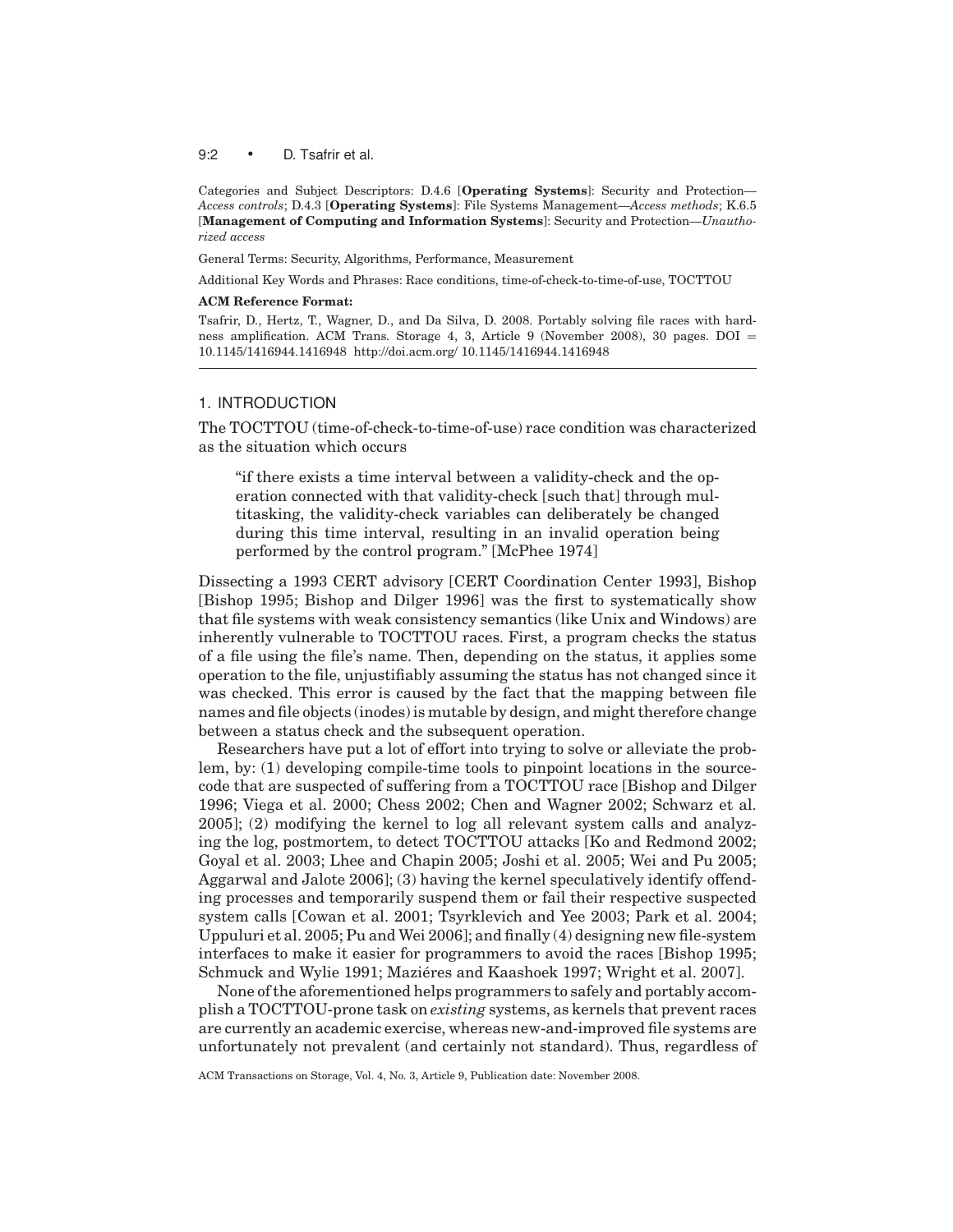Portably Solving File Races with Hardness Amplification • 9:3



Fig. 1. The National Vulnerability Database reports on 462 "symlink attack" vulnerabilities between the years 1998 and 2007. In 2001 and 2005 there were 73 and 106 reports, respectively; the associated bars are truncated. (Data retrieved on 22 Jan, 2008.)

how programmers become aware of the problem, whether through compile-time tools or just by being careful, they must still face the problem with the existing API.

At the same time, resolving a TOCTTOU race is not as easy as fixing a bufferoverflow bug, for example, because the programmer must somehow achieve atomicity of two operations using an API that was not designed for such a purpose. In fact, overcoming TOCTTOU races in a portable manner is notoriously hard, sometimes even for experts (see Section 2.3). Hence, it is probably impractical to expect average programmers to successfully accomplish such tasks (or attempt them) on a regular basis.

Indeed, to-date TOCTTOU races pose a significant problem, as exemplified by Wei and Pu, who analyzed CERT [US-CERT 2005] advisories between 2000 and 2004 and found 20 reports concerning the issue, 11 of which provided the attacker with unauthorized root access [US-CERT 2005; Wei and Pu 2005]. Figure 1 shows the yearly number of TOCTTOU "symlink attack" vulnerabilities reported by the NVD (National Vulnerability Database) [NVD 2008]. These affect a wide range of mainstream applications and tools (e.g., bzip2, gzip, Fire-Fox, make, OpenOffice, OpenSSL, Kerberos, perl, samba, sh), environments (e.g., GNOME, KDE), distributions (e.g., Debian, Mandrake, RedHat, SuSE, Ubuntu), and operating systems (e.g., AIX, FreeBSD, HPUX, Linux, Solaris).

We contend that the situation can potentially be greatly improved if programmers are able to use some portable, standard, generic, user-mode check use utility function that, given a "check" operation and a "use" operation, would perform the two as a kind of transaction, in a way that appears atomic for all relevant purposes. This article takes a significant step towards achieving such a goal.

The first step in this direction was taken by Dean and Hu [2004], who implemented a transaction-like access open routine that set out to solve a single race: the one which occurs between the access system call (used by root to check if a user has adequate privileges to open a file) and the subsequent open. Their idea (later termed *K-race* [Borisov et al. 2005]) was to use *hardness amplification* as found in the cryptology literature [Yao 1982], but applied to system calls rather than to cryptologic primitives. In a nutshell, if an adversary has a probability  $p < 1$  to win a race, then the probability  $p<sup>K</sup>$  to win K races can be made negligible by choosing a big enough *K* . Indeed, by mandating attackers to win *K* consecutive races before agreeing to open the file, access open seemingly accomplished its transactional goal of aggregating access and open into a single "atomic" operation.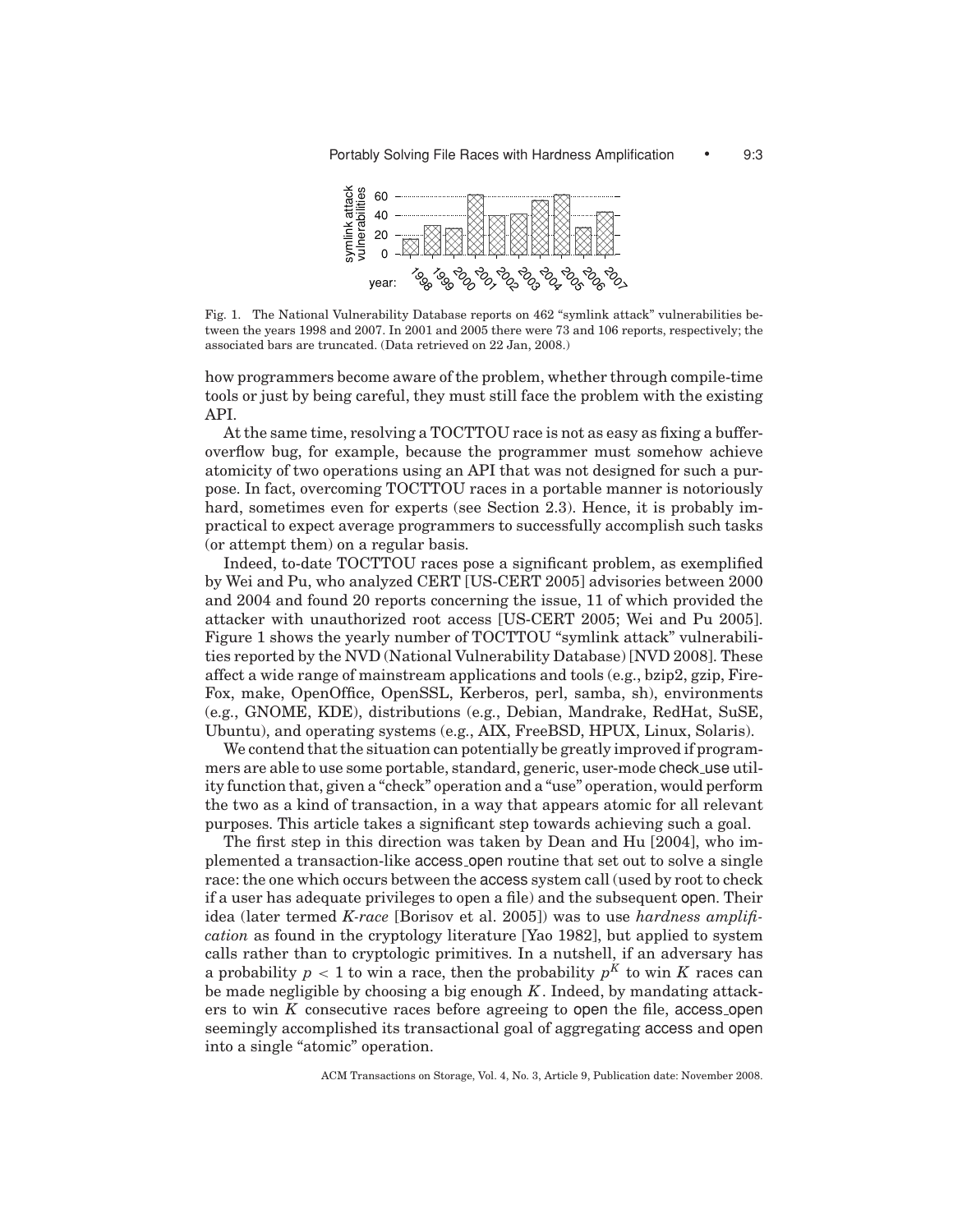9:4 • D. Tsafrir et al.

But the new and intriguing *K* -race defense did not stand the test of time. Shortly after, Borisov et al. [2005] orchestrated their *filesystem maze* attack and showed that an adversary can in fact win *every* race (hence making the assumption that  $p < 1$  wrong). Roughly speaking, the adversary is able to slow down, and effectively "single step," the proposed algorithm by feeding it with a carefully constructed file name (the maze) and polling the status of certain components within the name. This induces perfect synchronicity between the adversary and the *K* -race, thereby enabling the adversary to win all races  $(p \approx 1)$ . Indeed, in his online publication list, adjacent to his 2004 article [Dean and Hu 2004], Alan Hu concedes that

"The scheme proposed here has been beautifully and thoroughly demolished by Borisov et al. [2005]. The theory is, of course, still valid, but it relies on an assumption of the attacker having a non-negligible probability of losing races. Borisov et al. came up with ingenious means (1) to force the victim to go to disk on each race, thereby allowing plenty of time for the attacker to win races, and (2) to determine precisely what protocol operation the victim is doing at any point in time, thereby foiling the randomized delays. The upshot is that they can win these TOCTTOU races with almost complete certainty." [Hu 2005]

Dean and Hu were only concerned with finding a way to correctly use the access system call; likewise, the explicit goal of Borisov et al. [2005] was to prove that access should never be used. But the consequences of the filesystem maze attack are much more general. In fact, mazes constitute a generic way to consistently win a large class of TOCTTOU races. This is true because any check operation can be slowed down and single-stepped if provided with a filesystem maze as an argument. Consequently, the common belief that "TOCTTOU vulnerabilities are hard to exploit, because they... rely on whether the attacking code is executed within the usually narrow window of vulnerability (on the order of milliseconds)" [Wei and Pu 2005] is no longer true: With filesystem mazes, the attacker can often proactively prolong the vulnerability window, while simultaneously finding out when it opens up.

Motivated by the alarmingly wide applicability of the filesystem maze attack, we set out to search for an effective defense, with the long-term goal of providing programmers with a generic and portable check use utility function that would allow for a pseudo-atomic transaction of the "check" and "use" operations. Importantly, this should work on existing systems without requiring changes to the kernel or the API it provides.

This article is structured as follows: After exemplifying the TOCTTOU problem in detail, surveying the existing solutions, and pointing out their shortcomings and the elusiveness of a contemporary practical solution (Section 2), we go on to explain how hardness amplification was applied to solve file TOCTTOU races, and why it has failed (Section 3). We then show how to turn this failure to success (Section 4) and experimentally evaluate our solution by subjecting it to a hypothetical attack far more powerful than filesystem mazes (Sections 5–6). We discuss how to generalize our solution, its limitations, and how/when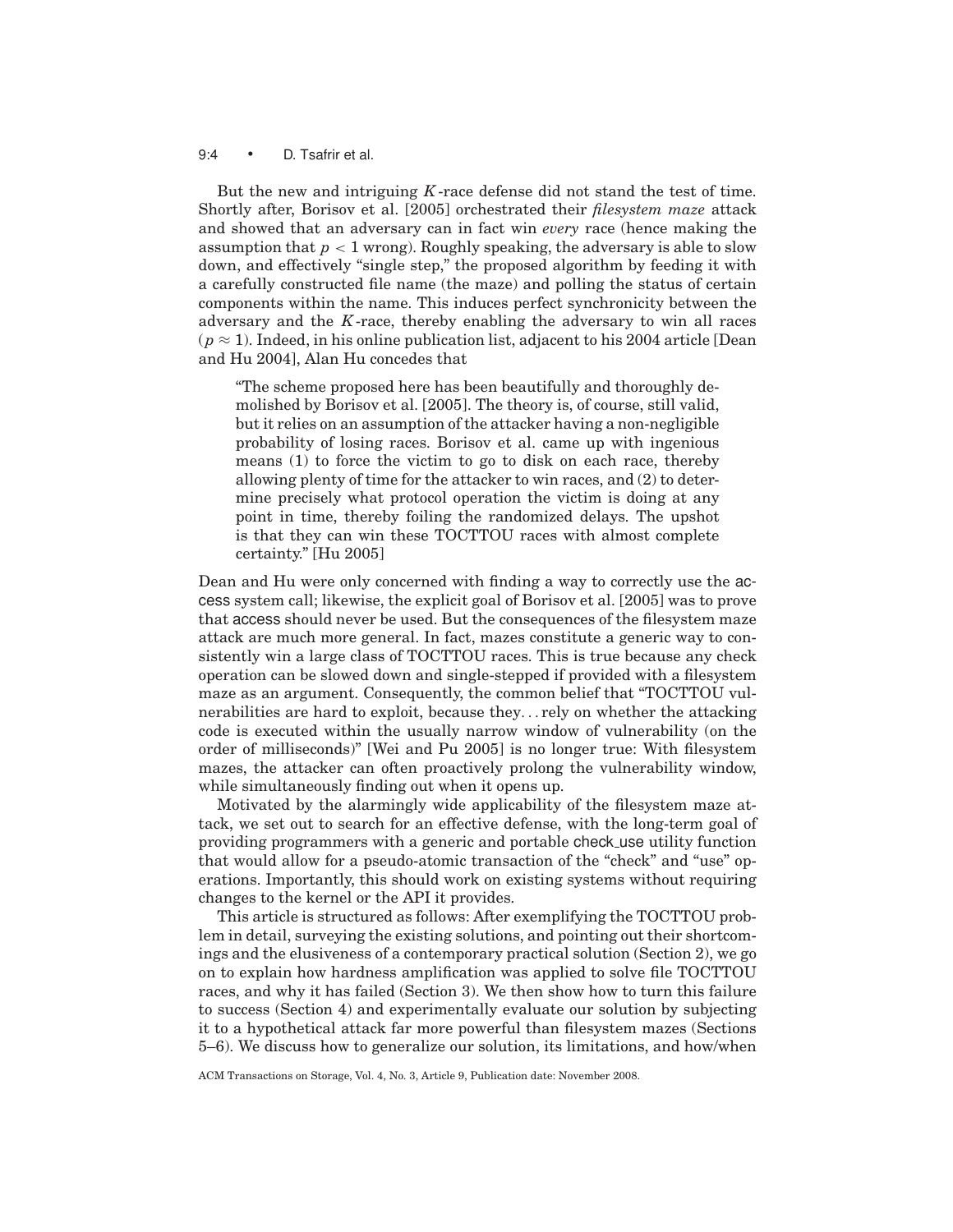#### Portably Solving File Races with Hardness Amplification • 9:5

| root                              | attacker                  | attacker<br>root                   | attacker<br>root                   |
|-----------------------------------|---------------------------|------------------------------------|------------------------------------|
| $m\text{kdir}(\text{/tmp/etc})$   |                           | lstat / mail / ann)                | access(file)                       |
| $\text{create}$ (/tmp/etc/passwd) |                           | unlink $\frac{1}{\text{mail}}$ ann | unlink(file)                       |
| $readdir(\text{tmp})$             |                           | symlink(/etc/passwd,/mail/ann)     | link(secret, file)                 |
| lstat//tmp/etc)                   |                           | $fd = open((mail/ann))$            |                                    |
| $readdir(\ /tmp/etc)$             |                           | write(fd)                          | $fd = open(file)$<br>read( $fd,$ ) |
|                                   | rename//tmp/etc./tmp/x)   |                                    |                                    |
|                                   | $symlink(/etc, /tmp/etc)$ |                                    |                                    |
| unlink//tmp/etc/passwd)           |                           |                                    |                                    |
|                                   | (a) garbage collector     | mail server                        | setuid                             |

Fig. 2. Three canonical file TOCTTOU examples. The *y*-axis denotes the time (future is downwards). The left-justified operations, performed by root, suffer from a TOCTTOU vulnerability. The right-justified operations show how an attacker can exploit this vulnerability to circumvent the system's protection mechanisms and to gain illegal access.

its probabilistic aspect can be eliminated (Section 7). Finally, we present our conclusions (Section 8).

## 2. MOTIVATION AND RELATED WORK

Many of the administrative and security-crucial tasks of Unix-like systems are performed by root-privileged programs. Since such programs often interact with and affect the system by means of file manipulation, they are susceptible to TOCTTOU vulnerabilities. A successful exploitation of these vulnerabilities would allow a nonprivileged user to circumvent the system's normal protection mechanisms and unlawfully execute some operation as root.

#### 2.1 Classic Examples

Many sites periodically delete files residing under the /tmp directory. If a file has not been accessed for a certain amount of time, the "garbage collection" script deletes it. Mazieres and Kaashoek noted that this policy might contain a TOCTTOU window between the "check" statement (of the file-access time) and the subsequent "use" statement (the file removal); if a name/inode mapping changes within this window, the script can be tricked into deleting any arbitrary file, even if it attempts to prevent this from happening by explicitly ignoring symbolic links [Mazieres and Kaashoek 1997]. This is illustrated in Figure  $2(a)$ : The garbage collector uses lstat to verify that /tmp/etc is not a symbolic link. But, as with all TOCTTOU flaws, this check is fruitless in the case where /tmp/etc is manipulated just after.

Another well-known TOCTTOU example, initially documented by Bishop, is that of a mail server which appends a new message to the corresponding user's inbox file [Bishop 1995; Bishop and Dilger 1996]. Before opening the inbox, the server lstats it to rule out the possibility the user has replaced it with some symbolic link pointing to a file that lies elsewhere. Figure 2(b) shows how the inevitable associated TOCTTOU race can be exploited to add arbitrary data to the /etc/passwd file, providing the attacker with the ability to obtain permanent root access.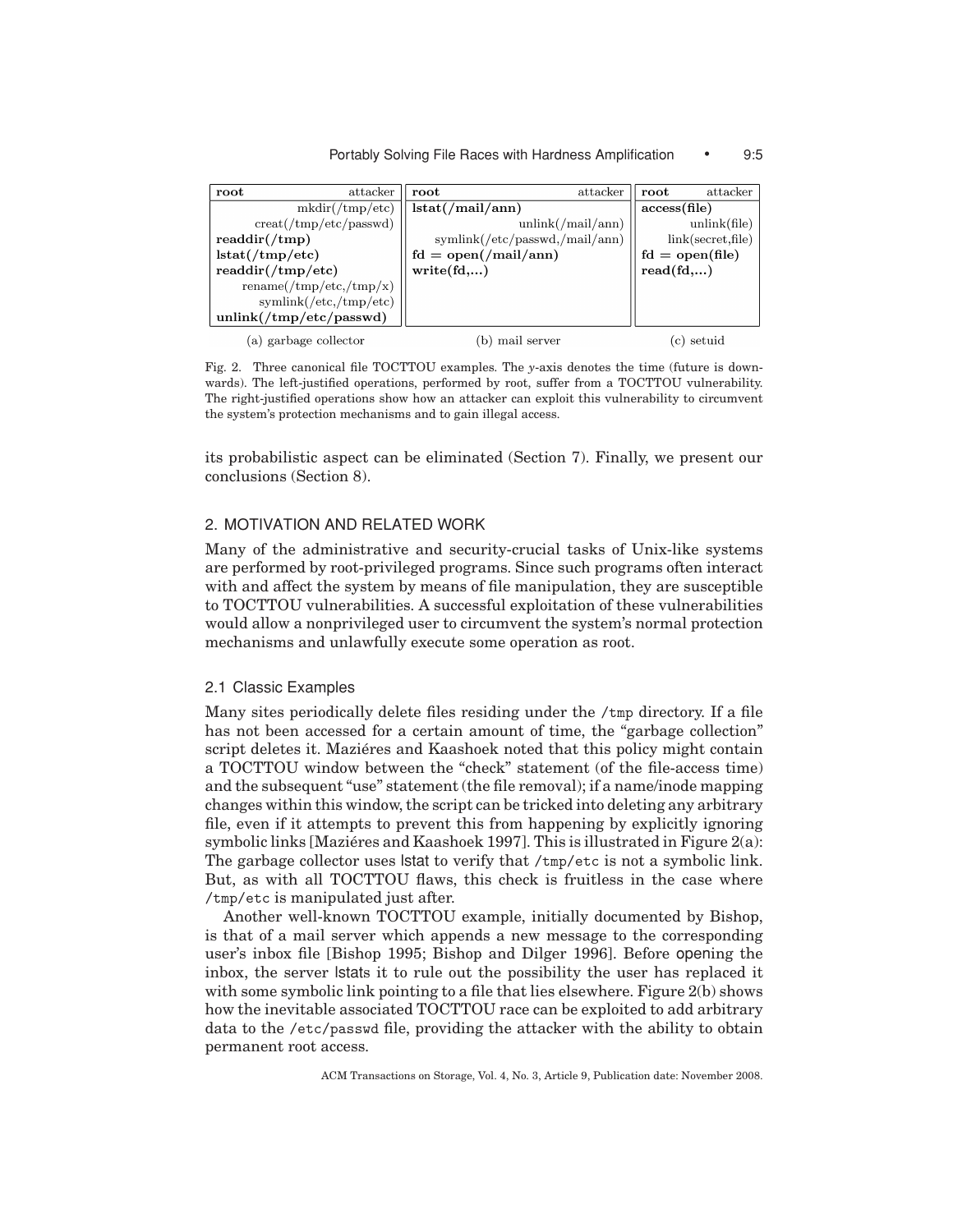9:6 • D. Tsafrir et al.

A third example concerns the setuid bit that Unix-like systems associate with an executable to indicate it should run with the privileges of its owner, rather than the user that invoked it (as is the normal case). Of course, just handing off root privileges is not a good idea, which is why the access system call confers setuid programs the ability to check whether an invoker has adequate privileges:

if( $access(filename,R_0K) == 0$ ) fd = open(filename,O\_RDONLY);

Alas, the access/open idiom constitutes the archetypal, and arguably the most infamous, TOCTTOU flaw.<sup>1</sup> Figure  $2(c)$  illustrates how this race can be exploited to access any file. Therefore, access was deemed unusable, as indicated, for example, by its FreeBSD manual, which explicitly states that "the access system call is a potential security hole due to race conditions and *should never be used* " [Man access(2) 2001].

## 2.2 Existing Solutions

Considerable research effort has been put into providing solutions for TOCT-TOU vulnerabilities like the ones described before. In order to highlight the contribution of this article we first survey this work, which can be subdivided into the following four categories.

- —*Static Detection*. Some groundbreaking work has been done in recent years to statically analyze the source-code of programs and pinpoint the locations of nontrivial vulnerabilities and bugs [Engler et al. 2000, 2001; Ashcraft and Engler 2002; Engler and Ashcraft 2003]. This type of analysis is rooted in Bishop's work, which used pattern matching to locate pairs of TOCTTOU system calls in root-privileged programs on a per-function basis [Bishop 1995; Bishop and Dilger 1996]. The tools ITS4 [Viega et al. 2000], Eau Claire [Chess 2002], and MOPS [Chen and Wagner 2002; Schwarz et al. 2005] later superseded Bishop's work by being more general, accurate, and scalable.
- —*Dynamic Detection*. Static analysis can be very effective and has the advantage of: (1) not incurring runtime overheads, (2) covering all the code (in a reasonable amount of time), and (3) locating the bugs before the system is deployed. But the code is not always available, and even if it is, the static doctrine is inherently missing key information that is often only available at runtime, which might result in many false positives. To solve this, Ko and Redmond [2002] patched the kernel to log the required information and utilized it, postmortem, to feed a model that detects TOCTTOU flaws. A similar approach was later adopted by many subsequent projects [Goyal et al. 2003; Lhee and Chapin 2005; Joshi et al. 2005; Wei and Pu 2005; Aggarwal and Jalote 2006]. Notable of these is the work by Wei and

<sup>1</sup>This race was reported by what is believed to be the first formal documentation of a file TOCTTOU vulnerability [CERT Coordination Center 1993]; it is described by almost all articles that address the TOCTTOU issue (see Section 2.2) when exemplifying the problem.

ACM Transactions on Storage, Vol. 4, No. 3, Article 9, Publication date: November 2008.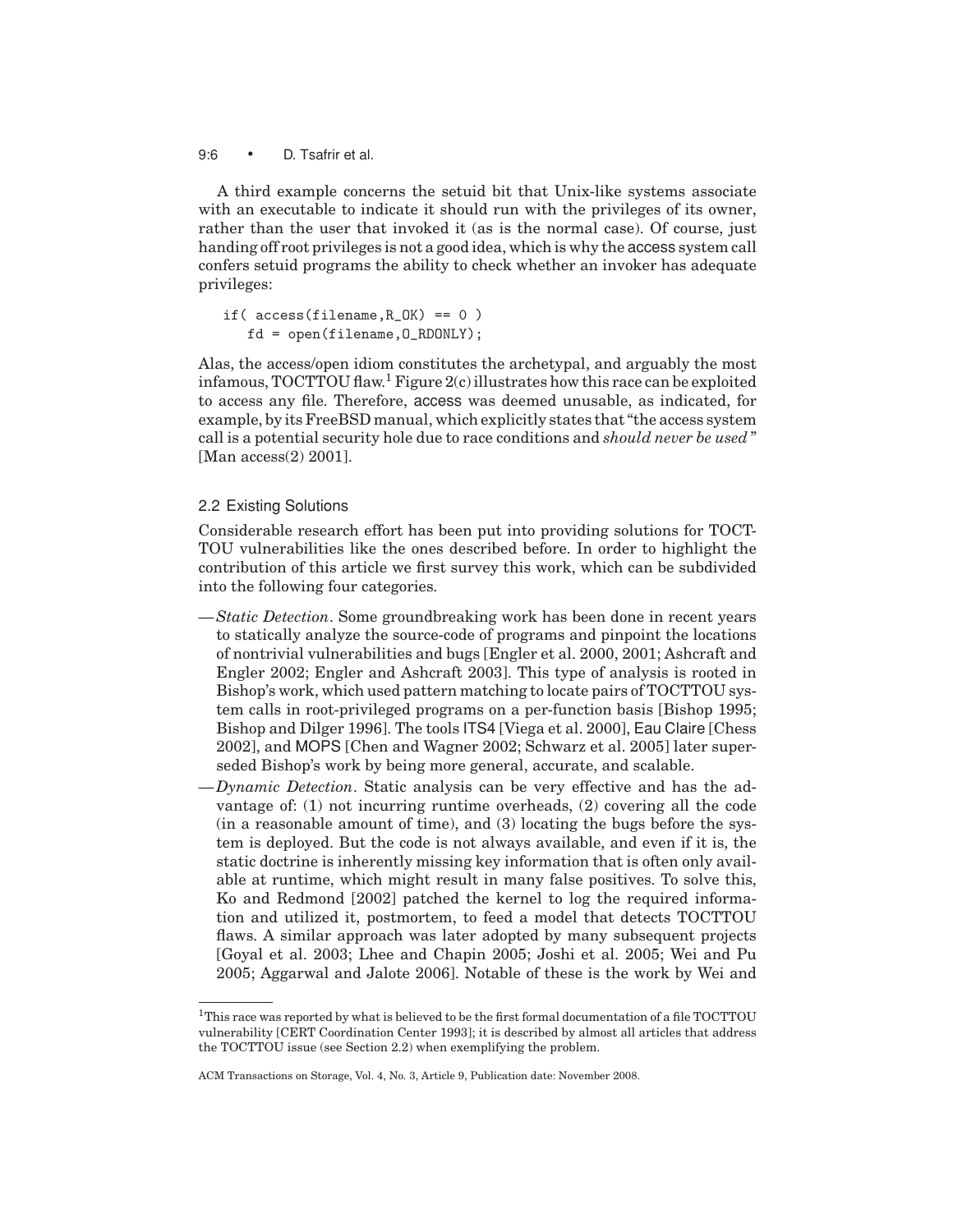Pu [2005] that exhaustively enumerated all of Linux's TOCTTOU pairs, <sup>2</sup> and the IntroVirt tool, which supports virtual-machine checkpoint and replay, and could also be used for postmortem identification of TOCTTOU attacks [Joshi et al. 2005].

—*Dynamic Prevention*. The kernel can be modified to apply the principles of dynamic detection on-the-fly, as discovering TOCTTOU attacks while they occur allows for online prevention. This approach was first taken by Cowan et al. [2001] in their RaceGuard system. Their technique tackles one TOCTTOU flaw that occurs between: (1) a check of whether a candidate name for a temporary file doesn't match an existing file, and (2) the new file's creation (stat/open). They modify the kernel to maintain a cache of files that have been stated and found not to exist; if a subsequent open finds an existing file, it fails.

Later on, Tsyrklevich and Yee [2003] developed a more general approach that was capable of generically preventing most TOCTTOU attacks. They patched the kernel to suspend any process that interferes with a "pseudotransaction" (check-use pair that agree on the target file), such that the worst outcome of a false-positive detection is a temporary suspension of the corresponding process. Several similar solutions followed [Park et al. 2004; Uppuluri et al. 2005; Pu and Wei 2006], the latter of which (by Pu and Wei) was argued to be "complete," being based on their aforementioned earlier work [Wei and Pu 2005].

—*New API*. All of the preceding are solutions that respect the existing filesystem API so as to accommodate existing applications and operating systems! The complementary approach is to augment or change the API, such that tasks that currently suffer from TOCTTOU issues are made easier to safely accomplish. For example, to resolve the access/open race, Dean and Hu [2004] suggested that open would accept an O RUID flag which would instruct it to use the real (rather than effective) user ID of the process; alternatively, Bishop [1995] suggested to add a new faccess system call that would operate on a file descriptor rather than a file name.<sup>3</sup> Likewise, the O NOFOLLOW flag supported by Linux and FreeBSD makes open fail if its argument refers to a symbolic link, which may help in certain cases (e.g., as in Figure 2(b)). However, aside from being nonportable, it relates only to the last component of the file path: Earlier components may still be symbolic links, and hence can be juggled by an attacker (e.g., Figure  $2(a)$ ).

 $2$ Wei and Pu  $[2005]$  (and later Lhee and Chapin  $[2005]$ ) augmented the definition of check-use TOCTTOU pairs to also refer to use-use pairs. With this, they found a bug in rpm that: (1) generated a script that was writable by all (first use of open), and (2) executed it with root privileges (second use of open). While such bugs can be very hard to detect, they are nevertheless easy to fix and therefore are of no interest in this article.

<sup>3</sup>This suggestion was later raised again by Dean and Hu [2004]. But even so, we contend that it is impossible to implement because the corresponding inode can be referred to by multiple paths, among which some are accessible to the user and some are not.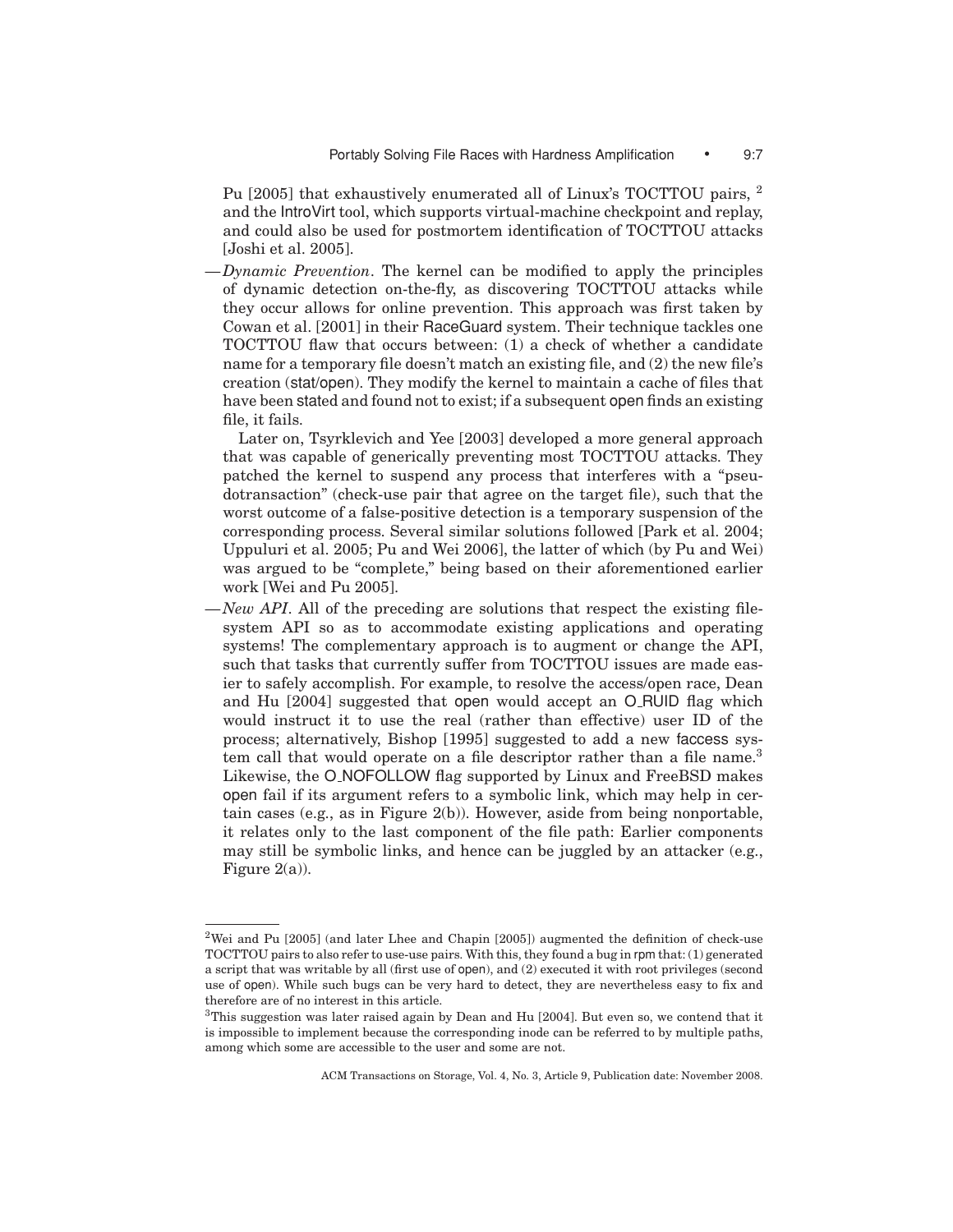#### 9:8 • D. Tsafrir et al.

To obtain a more general solution, a bigger change is needed, such as replacing (or augmenting) Unix semantics with that of a transactional file system [Schmuck and Wylie 1991; Wright et al. 2007]: Atomicity would then ensure that a check-use pair that has been annotated by the programmer as a single transaction would be executed with no interference.

A more radical approach was suggested by Mazieres and Kaashoek [1997]. ´ They proposed to use the fact that the binding between file descriptors and inodes is immutable (and thus cannot be exploited) to devise a safer programming paradigm that would make it harder for the programmer to make mistakes. By this paradigm:

- (a) all access checks would be done on file descriptors rather than on names;
- (b) users would be given explicit control of whether symlinks are followed when files are opened; and
- (c) each system call invocation would be provided with the user credentials with which the system call should operate.

We contend that some of this vision can be realized in user-mode on current systems.

### 2.3 The Problem

Notice that all the existing solutions surveyed previously do not help programmers in resolving a known TOCTTOU flaw within existing systems**!** Static detection techniques are invaluable in locating such flaws, but what are programmers to do if/once they are aware of the vulnerability? Surely they cannot wait until all contemporary kernels employ dynamic prevention (if ever, as significant complexity and performance penalty might be involved). Likewise, programmers cannot wait until all contemporary OSes portably support transactional file systems (or constructs like the aforementioned API suggested by Maziéres and Kaashoek [1997]).

The fact of the matter is that in order to achieve a portable solution, programmers are bound to handling the matter with a decades-old API. Importantly, as mentioned earlier, a portable user-mode solution to a given TOCTTOU race (if such exists) is often much harder and more elusive than, for example, fixing a buffer-overflow bug: Even experts that explicitly target a specific TOCTTOU problem are prone to getting it wrong.

Consider, for example, the access/open race depicted in Figure 2(c). Tsyrklevich and Yee suggested two solutions to this flaw. The first argues that "to avoid this race condition, an application should change its effective id [with set∗uid system calls] to that of a desired user and then make the open system call directly" [Tsyrklevich and Yee 2003]. However, after carefully evaluating this suggestion, Dean and Hu found that

"Unfortunately, the setuid family of system calls is its own rats nest. On different Unix and Unix-like systems, system calls of the same name and arguments can have different semantics, including the possibility of silent failure [Chen et al. 2002]. Hence, a solution depending on user id juggling can be made to work, but is generally not portable." [Dean and Hu 2004]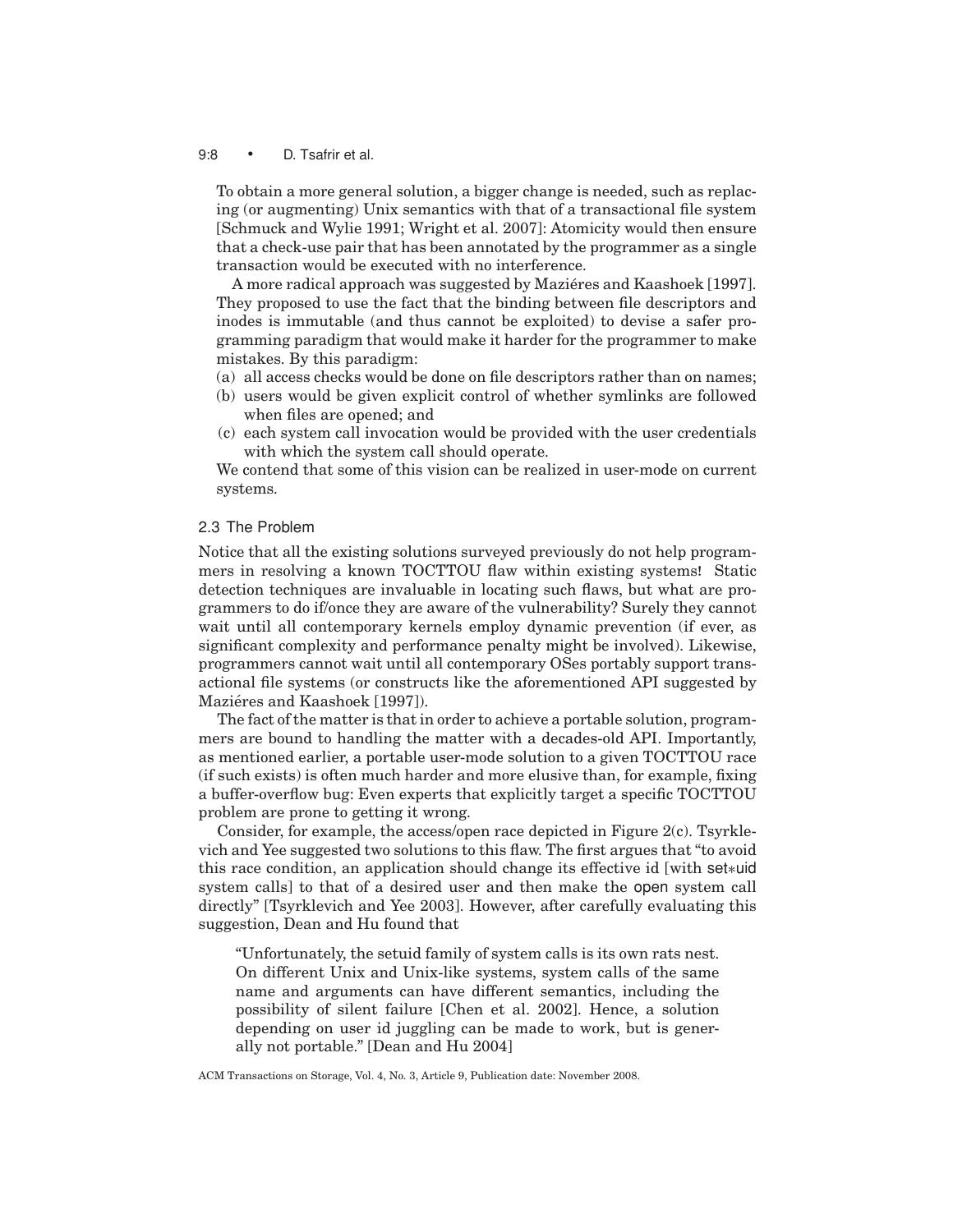The second suggestion by Tsyrklevich and Yee was "to use fstat after the open instead of invoking access" [Tsyrklevich and Yee 2003]. As the input of fstat is a file descriptor, the latter is permanently mapped to the underlying inode and hence can never be abused by an attacker; the user is then expected to inspect the ownership information returned by fstat and check if the invoker was indeed allowed to open the file. However, this will not work, as file access permissions can *not* be deduced in such a way; rather, they are the conjunction of all the (inode) permissions associated with each component in the respective path. For example, if a file's name is  $x/y$  and x is solely accessible by its owner, then other users are forbidden from reading y even if fstat indicates it is readable by all (which may very well be the case when root invokes the fstat).

A third alternative is to fork a child that permanently drops all extra privileges and then attempts to open the file; if successful, the child can then pass the open file descriptor across a Unix-domain socket and exit. Borisov et al. [2005] have mistakenly attributed to Dean and Hu [2004] the claim that this version is portable. But the latter have actually argued the contrary, stating that, with respect to the Unix-domain approach "some of the [aforesaid user id juggling] caveats still apply." Indeed, as mentioned earlier, dropping privileges is a nonportable operation [Chen et al. 2002], regardless of whether it is being done by a parent or a forked child; our recent attempts to achieve this goal under four Unix flavors (Linux, Solaris, FreeBSD, and AIX) are described in Tsafrir et al. [2008a] and strongly support this statement. Furthermore, we find that passing an open descriptor alone, even without dropping privileges, suffers serious portability issues.<sup>4</sup>

A fourth failed attempt will be discussed next.

## 3. THE FAILURE OF HARDNESS AMPLIFICATION

Noting that no prior art helps programmers to portably resolve TOCTTOU vulnerabilities on existing systems, Dean and Hu [2004] took the first step towards a portable solution, explicitly focusing their efforts on the aforementioned access/open TOCTTOU race. After formally proving that no algorithm can ever deterministically overcome this race, they turned to explore a nondeterministic solution.

#### 3.1 The *K*-Race Technique

Their solution, termed *K* -race, was inspired by the hardness amplification technique that is commonly used in cryptology contexts [Yao 1982]. The idea underlying hardness amplification is to use a problem which is computationally

<sup>&</sup>lt;sup>4</sup>This is the result of changes related to the msghdr structure which is used by the sendmsg and recvmsg system calls to pass an open descriptor through a Unix-domain socket. Specifically: (1) In the mid-1990's, POSIX replaced the msg accrights field with the msg control array (but commercial OSes such as Solaris and HPUX preferred to keep the earlier version as the default); and (2) more recently, RFC 3542 defined a set of macros to be exclusively used when accessing/manipulating the msg control array (but, despite being mandated by OSes like Linux, some of the macros are not yet standard) [Stevens et al. 2003]. The end result is lack of portability and source-code that is littered with ifdefs and conditional compilation tricks [Stevens and Fenner 2003; Zeilenga et al. 2007; Sirainen 2004; Boulet 2002].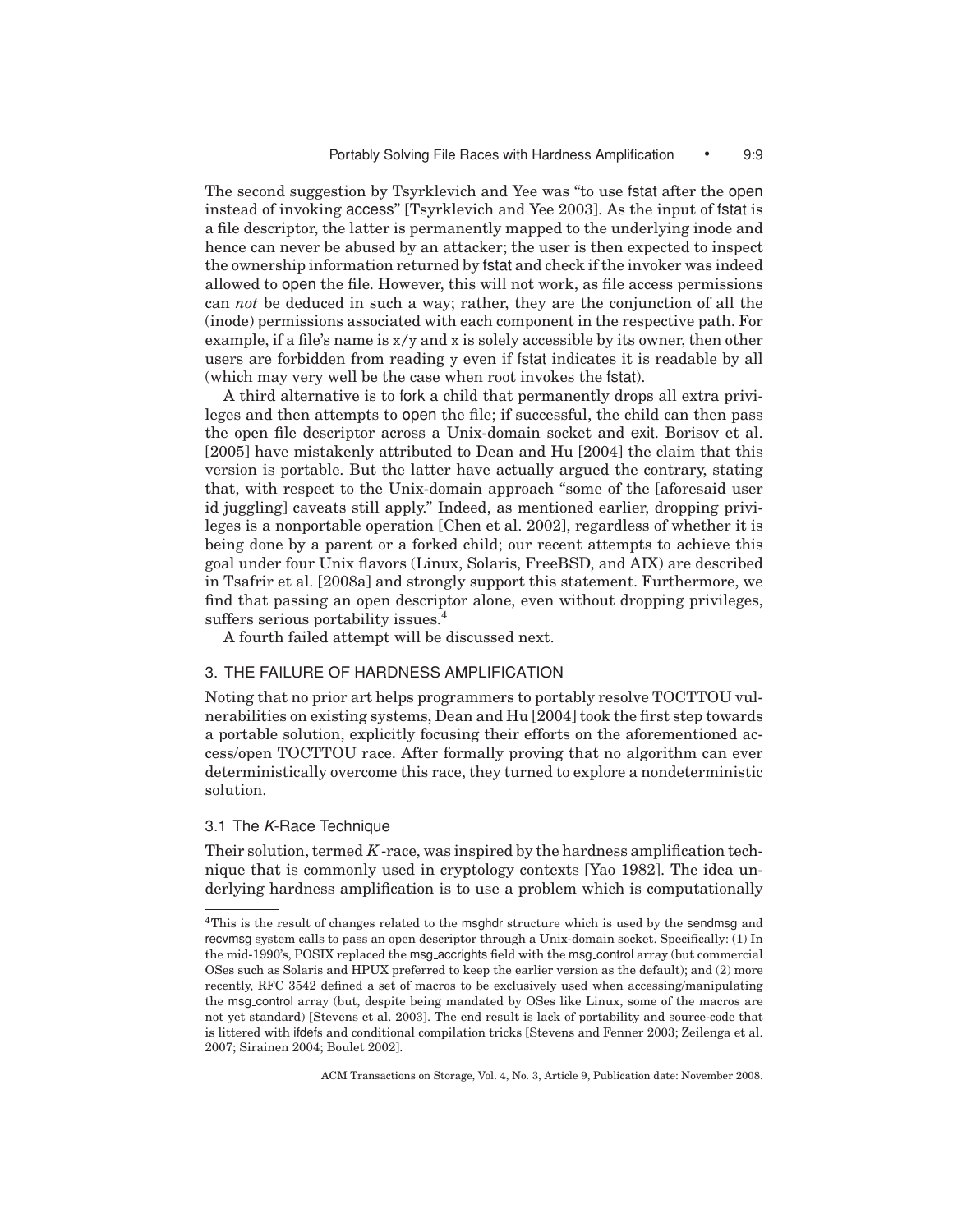#### 9:10 • D. Tsafrir et al.

"somewhat hard" in order do devise another computational problem that is "really hard." In a TOCTTOU access/open scenario, the somewhat hard problem consists in timing and completing the attack (removing one file and linking another) within the exact window of opportunity delimited by the access and open calls (see Figure  $2(c)$ ). The really hard problem is requiring the attacker to succeed in doing this for  $2K + 1$  consecutive times.

The *K* -race routine, shown in Figure 3, starts with a standard call to access, followed by an open, followed by *K strengthening rounds*. Each round consists of an additional access check and a corresponding open, which are then followed by a statement that verifies whether the currently opened file is the same file that was opened in the previous round. Note that when  $K = 0$ , the routine degenerates to the standard access/open TOCTTOU race.

To be successful, an attacker must indeed win  $2K + 1$  races: This is true because on each round, the access check must be applied to some user-accessible file, or else permission is denied; On the other hand, every open must be applied to the same inaccessible target file, or else the verification that all file descriptors refer to the same file object would fail. Thus, assuming each race is an independent random event with some probability  $p < 1$  for the attacker to win, the overall probability of tricking a *K*-race is  $p^{2K+1}$ . (Independence of events is supposedly obtained by introducing short random delays between successive system call invocations: As delays are randomized, an adversary wouldn't be able to synchronize with the *K* -race.) After measuring several systems (among which are SMP systems), Dean and Hu concluded that  $K = 7$  is enough to make the probability of success negligible for all practical purposes.

#### 3.2 Filesystem Mazes

In 2005, Borisov et al. defeated the *K* -race technique [Borisov et al. 2005]. They did so by refuting the (then widely accepted) assumption that the probability *p* for an attacker to win a race is significantly smaller than 1. In fact, they have managed to effectively make it a certainty ( $p \approx 1$ ). The heart of the attack consists of a *filesystem maze*, which, in simple terms, is the longest and most nested file path a user can pass as an argument to a system call without causing it to fail due to hardcoded kernel limits.

*Constructing a maze.* The basic building block of a maze is a *chain*, defined to be (nearly) the deepest nested directory tree that can be defined without violating the PATH MAX constraint imposed by the kernel on the length of file paths (4KB is a typical value). Thus,  $chain_0$  would be chain0/d/d/d/.../d such that the associated number of characters is a little less than PATH MAX. Likewise, *chain*<sup>1</sup> is chain1/d/d/d/... /d, etc.

To form a maze, the attacker connects chains by placing a symbolic link at the bottom of  $chain_{i+1}$  that points to  $chain_i$ . The final symlink, at the bottom of *chain*0, points to an exit symlink, which in turn points to the actual target file. Finally, the entry point to the maze, sentry, is a symlink pointing to the highest chain. This is illustrated in Figure 4.

Unix systems impose a limit on the total number of symlinks that a single file-name lookup can traverse; for example, Linux 2.6 limits this number to 40.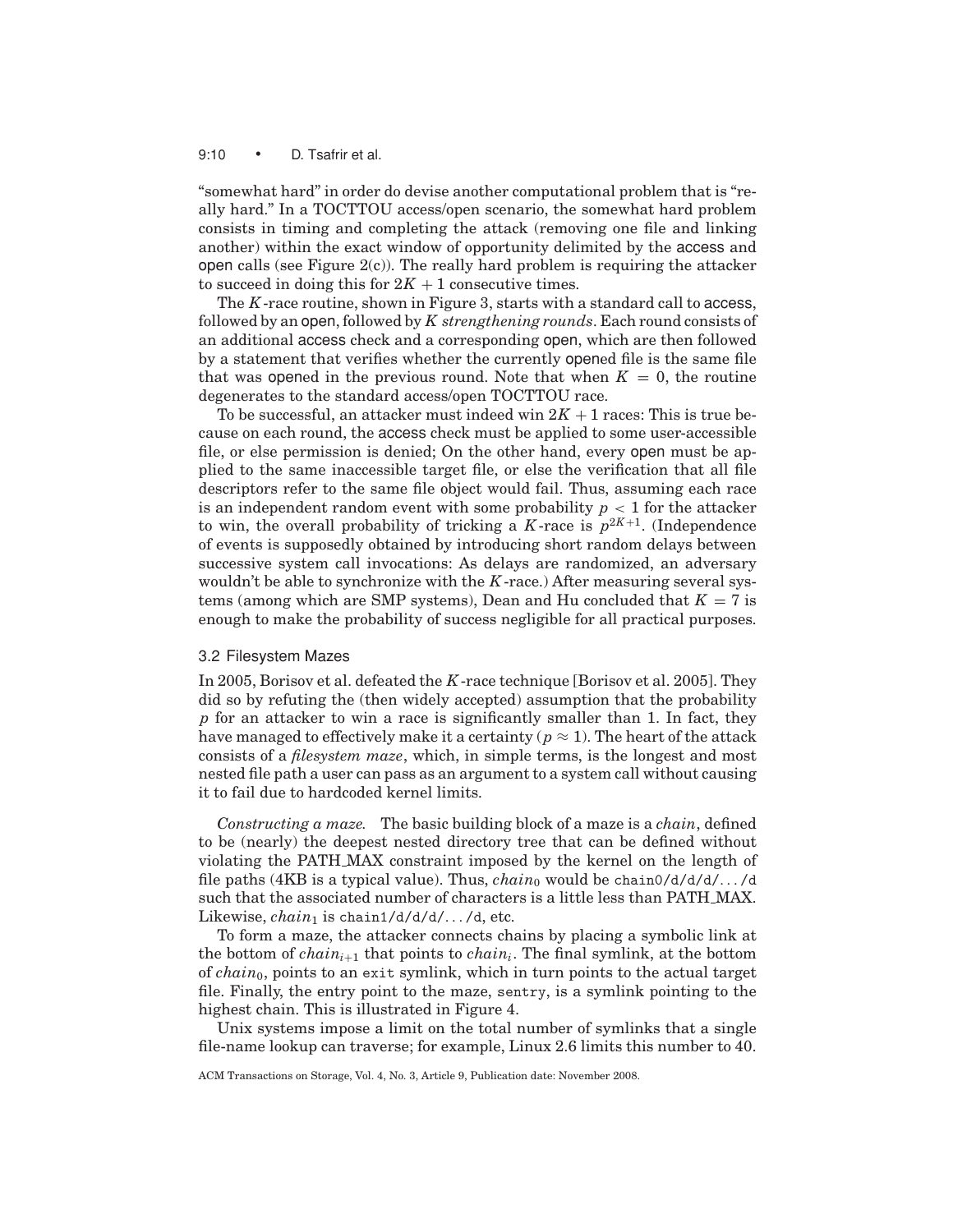

Portably Solving File Races with Hardness Amplification • 9:11

Fig. 3. The *K*-race routine checks on each strengthening round that the underlying file object, as represented by the inode (st ino) and IO device (st dev), remains the same.

Fig. 4. The structure of a maze with 8 chains. Arrows represents symbolic links. (Originally published by Borisov et al. [2005]; reproduced with permission.)

This places a limit on the number of chains comprising the maze. Still, even with this limit, a maze can be composed of nearly 80,000 directories, which may require loading about 300MB from the disk just to resolve the associated name.

Importantly, if even one of the corresponding directory entries is not found in-memory, in the file-system cache, the process that invoked the system call on behalf of which the path resolution is performed would be put to sleep, blockedwaiting for IO.

*The attack.* We now describe how to trick the *K* -race routine (Figure 3) into opening a private inaccessible file. The routine invokes access and open  $K+1$  times. For these total of  $2K+2$  invocations, we create  $2K+2$  directories dir1, dir2, ..., dir2K+2, each containing a new maze. We arrange things such that exit points of odd mazes point to some public-accessible file, whereas exit points of even mazes point to the inaccessible protected file we are about to attack. Finally, we generate a new symlink called activedir to point to dir1.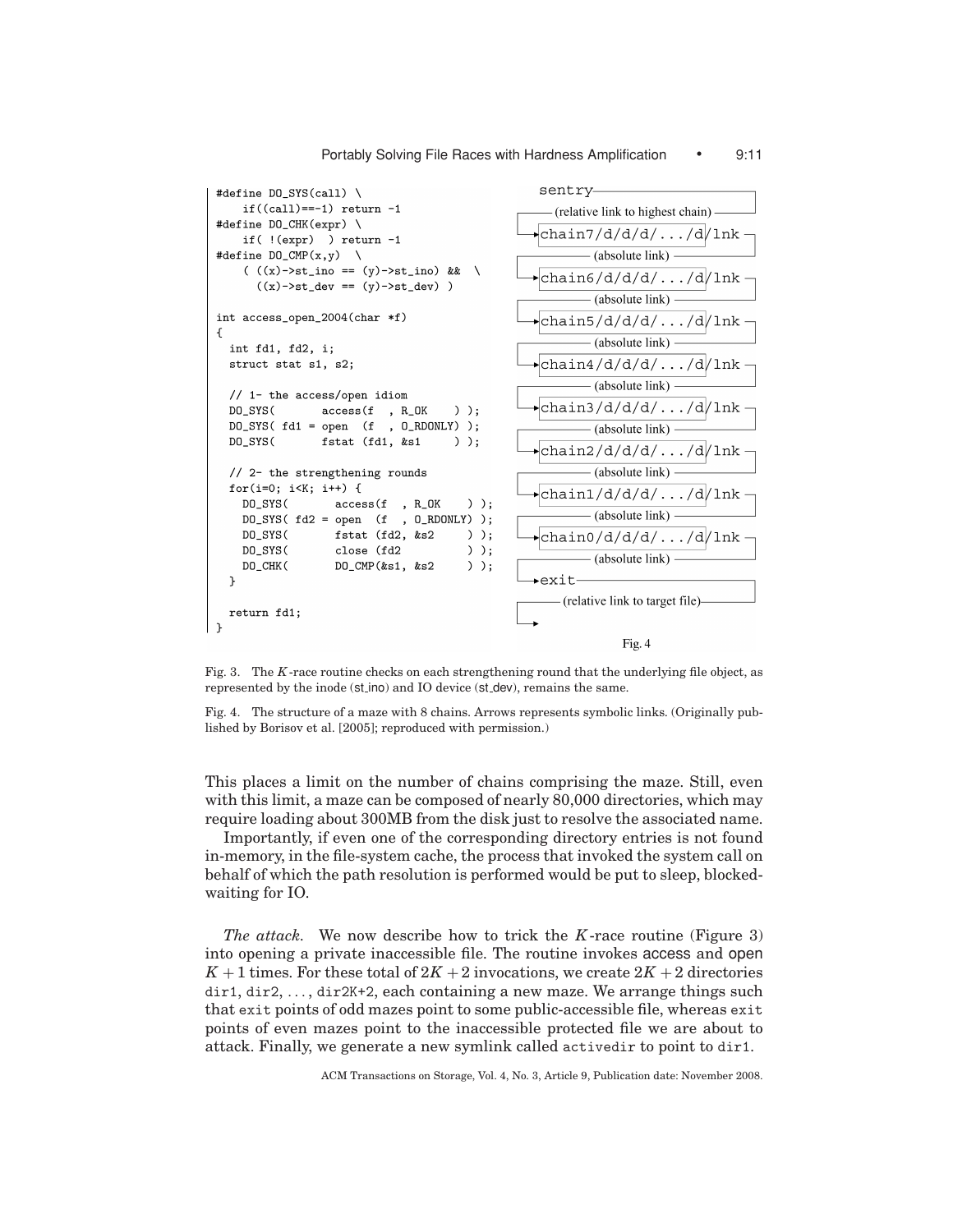9:12 • D. Tsafrir et al.

The attack is started by invoking the access open *K* -race routine with the following file path as an argument:

activedir/sentry/lnk/lnk/... /lnk

This file path is then passed along to the initial access call, which forces the *K* -race routine into the first maze. As a result, two things occur.

- (1) The kernel updates the atime (access time) of every symbolic link it traverses during the name resolution, so that by repeatedly examining the atime of activedir/sentry, the attacker can learn that the respective access invocation is already in flight.
- (2) As mentioned earlier, the file path being resolved (the maze) is big enough to ensure that the kernel would have no choice but to fetch some of the relevant directory entries from disk; whenever this occurs the *K* -race routine would be suspended and put to sleep, and the attacker would get a chance to run and poll the atime of activedir/sentry.

Upon noticing that the atime has been updated, the attacker knows that the first access has begun. The attacker therefore switches activedir to point to dir2, and begins polling the atime of dir2/sentry. The initial access call is not affected by the change to activedir because it has already traversed that part of the path.

Eventually, the IO operations complete and the access finishes successfully. When the *K*-race calls the subsequent open, the exact same scenario occurs: The kernel updates the atime of dir2/sentry, the *K* -race routine sleeps on IO when loading parts of the respective maze that are not cached, the attacker consequently resumes and notices the updated atime of dir2/sentry, the attacker switches activedir to point to dir3, and the *K* -race routine completes the open successfully. This sequence of events repeats itself until all system calls comprising the *K* -race complete, and the attacker has managed to fool the *K* -race and open the protected file.

*Enhancements.* In order to increase the confidence that some directory entries are not cached by the file system while the name resolution takes place, an attacker can run in parallel various unrelated IO-intensive activities to wipe out the cache. A recursive string search in the file system

grep -r anystring /usr > /dev/null 2>&1

was found to be especially effective in this respect.

Finally, for completeness, Borisov et al. [2005] considered a *K* -race version that randomly flips the order of the calls to access and open within the strengthening loop (this is a valid and technically sound defense against their maze attack). They defeated this approach as well, by deducing which system call is currently being executed with the help of various kernel variables exported through the /proc file system. For example, in Solaris 9, any process can read the current system call number of any other process from /proc/pid/psinfo.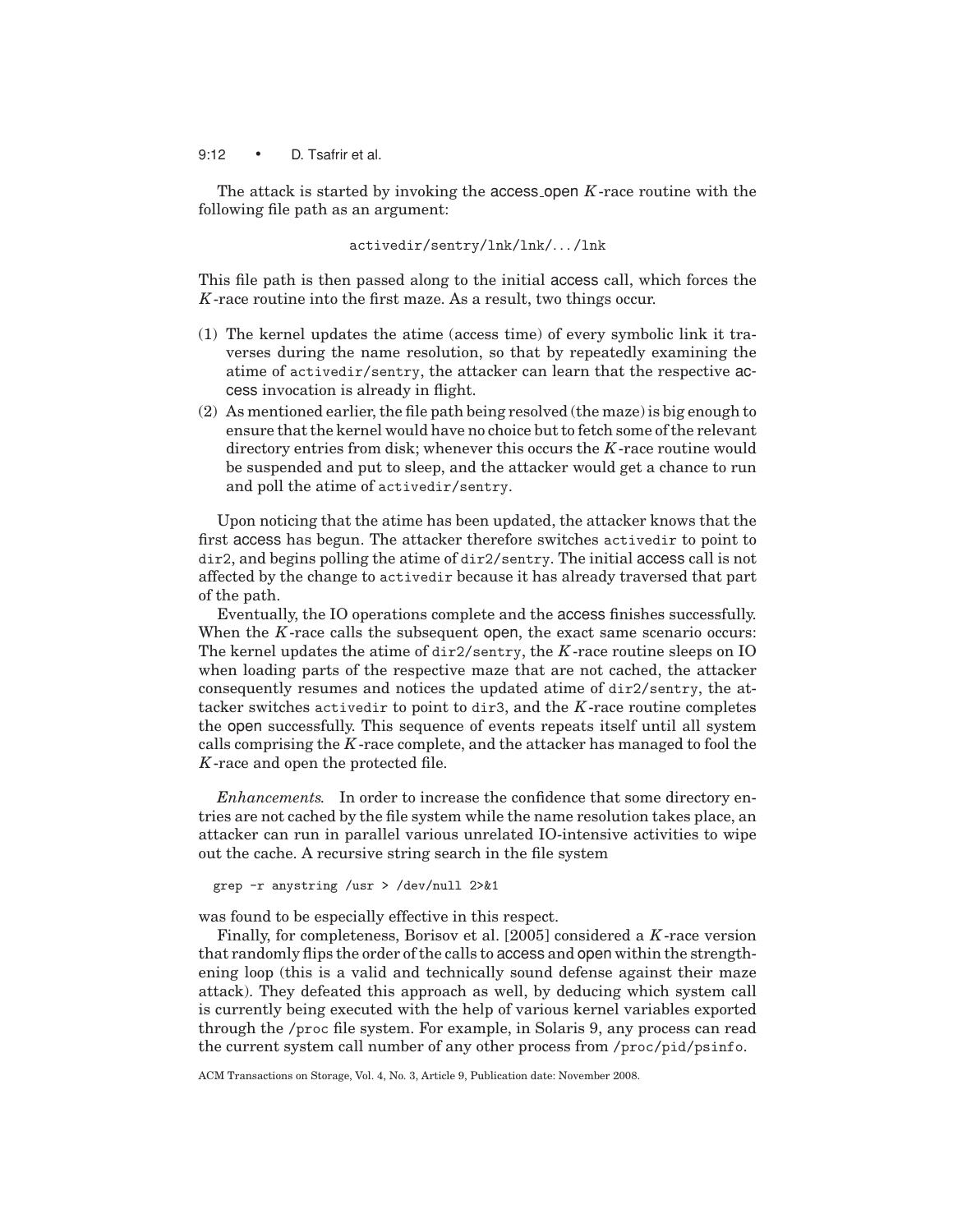Portably Solving File Races with Hardness Amplification • 9:13



Fig. 5. The original row-oriented *K* -race traversal suggested by Dean and Hu (left) versus our newly proposed column-oriented traversal (right). While Dean and Hu traverse the entire path on each access/open invocation, we traverse the path component by component, iterating through each specific element *K* times.

## 4. MAKING AMPLIFICATION WORK

The maze attack is a generic way to systematically win TOCTTOU races. By utilizing complex file names, an attacker can slow down the victim application, effectively single-step it, and gain a decisive advantage which allows it to defeat the probabilistic *K* -race approach. In this section we show that this advantage is in fact *not* inherent. Defenders need not play by the rules that are dictated by the attacker. Rather, they can impose new rules that make it practically impossible for an attacker to win.

#### 4.1 Column-Oriented Traversal

The key observation is simple and well known: System calls like open, stat, chdir, access, chown, etc., that operate on a specified file name are in fact  $O(n)$ algorithms, where *n* is the number of components comprising the name (*n* also embodies symlinks that are part of the name, as well as the components of the soft links that must be recursively traversed). And so, in order to resolve an *n*-component name, the associated system call must sequentially iterate through *n* inodes. In the case of the *K* -race approach this is done *K* times, so the number of traversed inodes is actually  $n \cdot K$ . The order in which the traversal is performed is crucial for the success of the maze attack; assuming a file name of the form  $/f_1/f_2/f_3$  (with no symbolic links along the way) and assuming  $K = 2$ , this order would be

$$
/, f_1, f_2, f_3, /, f_1, f_2, f_3.
$$

The general case is illustrated in Figure 5 (left); due to this type of a visualization we call this order *row-oriented*. The success of the *K* -race approach relies on the assumption that the rows remain identical from round to round. In contrast, the principle underlying the file-maze attack is to make *n* so big such that the time period between two "consecutive visits" in the inode associated with *fi* would be relatively long; that is, long enough to make it easy to violate the said assumption.

Our approach contends that row-orientated traversal, while seemingly dictated by the system-call API, is not carved in stone. There is actually no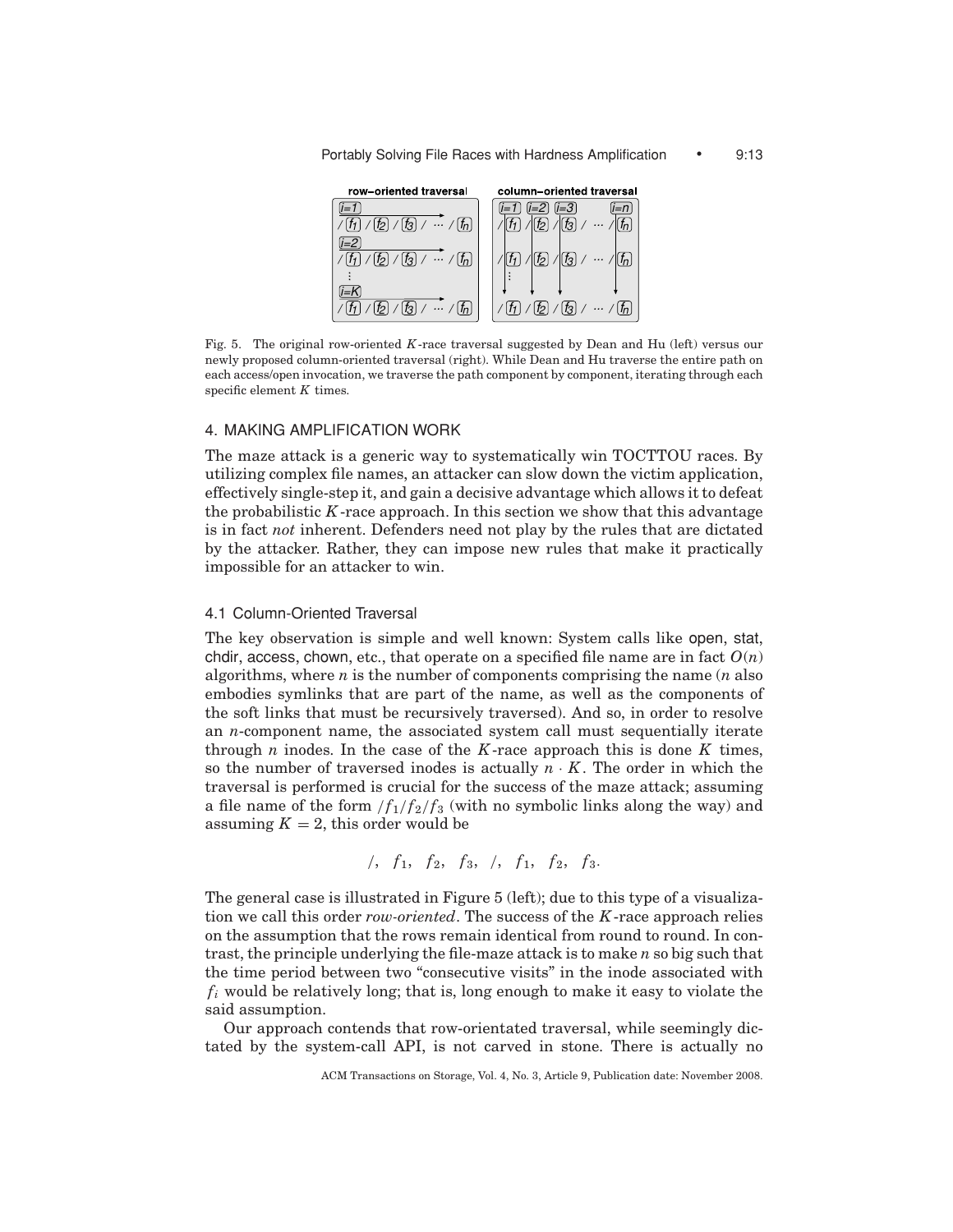#### 9:14 • D. Tsafrir et al.

technical difficulty preventing us from doing a different inode traversal that would better suit our needs. Specifically, column-oriented traversal is perfectly aligned with our intent to make it harder for an adversary to win a race. This approach is illustrated in Figure 5 (right). The idea is to resolve a path one component at-a-time, atom by atom, such that on each step we effectively conduct a kind of "short race," or "atom race," as part of the *K* -strengthening doctrine. This approach provides a clear advantage: An adversary no longer has control over the duration of the elapsed time between consecutive visits at *fi*. For example, the traversal order in the aforesaid example would be

$$
/, \; /, \; f_1, \; f_1, \; f_2, \; f_2, \; f_3, \; f_3.
$$

Thus, the race is made "fair" again and the respective inode would most probably be continuously present in the cache throughout the *K* -race, and almost certainly at least once during two consecutive iterations (which would be enough to defeat an attacker). The next section will show that even under the theoretical scenario where the attacker is *completely* and *instantaneously* synchronized with the defender, the attacker would have to wait tens to millions of years in order to subvert a  $K = 9$  column-oriented defense.

#### 4.2 Implementation

We will now describe our algorithm in a bottom-up fashion (all source-code included, as an indication of its simplicity). Doing a column-oriented traversal entails a price, which is having to handle the parsing of the file path ourselves when splitting it into atoms. For our purposes, however, the chop\_1st function (as listed in Figure 6) was all that was needed in this respect. This function gets a relative path and "chops off" the first component while returning the remainder to the caller. By repeatedly invoking this function (using the remainder of the path from the previous invocation as the input to the current invocation), we gradually consume the file path in a column-oriented manner.

A second difficulty we face when doing a user-level path resolution is having to handle atom components that are in fact symbolic links. To handle this caveat we used the simple is symlink function (listed in Figure 7) that gets as input the atom that was just chopped off the prefix of the full file path. Note that, by applying the lstat system call upon the given atom, we make sure that the invoker is not forced to go through a maze. If this atom happens to be a symbolic link, then is symlink copies the name of the target file to the memory pointed to by the appropriate argument; this would be later processed recursively. However, if the atom is a hard link (i.e., not a symlink), then the result of the lstat operation (as recorded by the given stat structure) will be used as a reference point within the race, when inodes are compared, as described next.

Having dealt with all the low-level details, we go on to consider how a race would actually be conducted when a hard link is finally encountered. Recall that the access permissions of a file are more than just the per-inode access bits (user/group/all, read/write/execute, etc.): They are the conjunction of all the permissions of each and every directory component along the path. For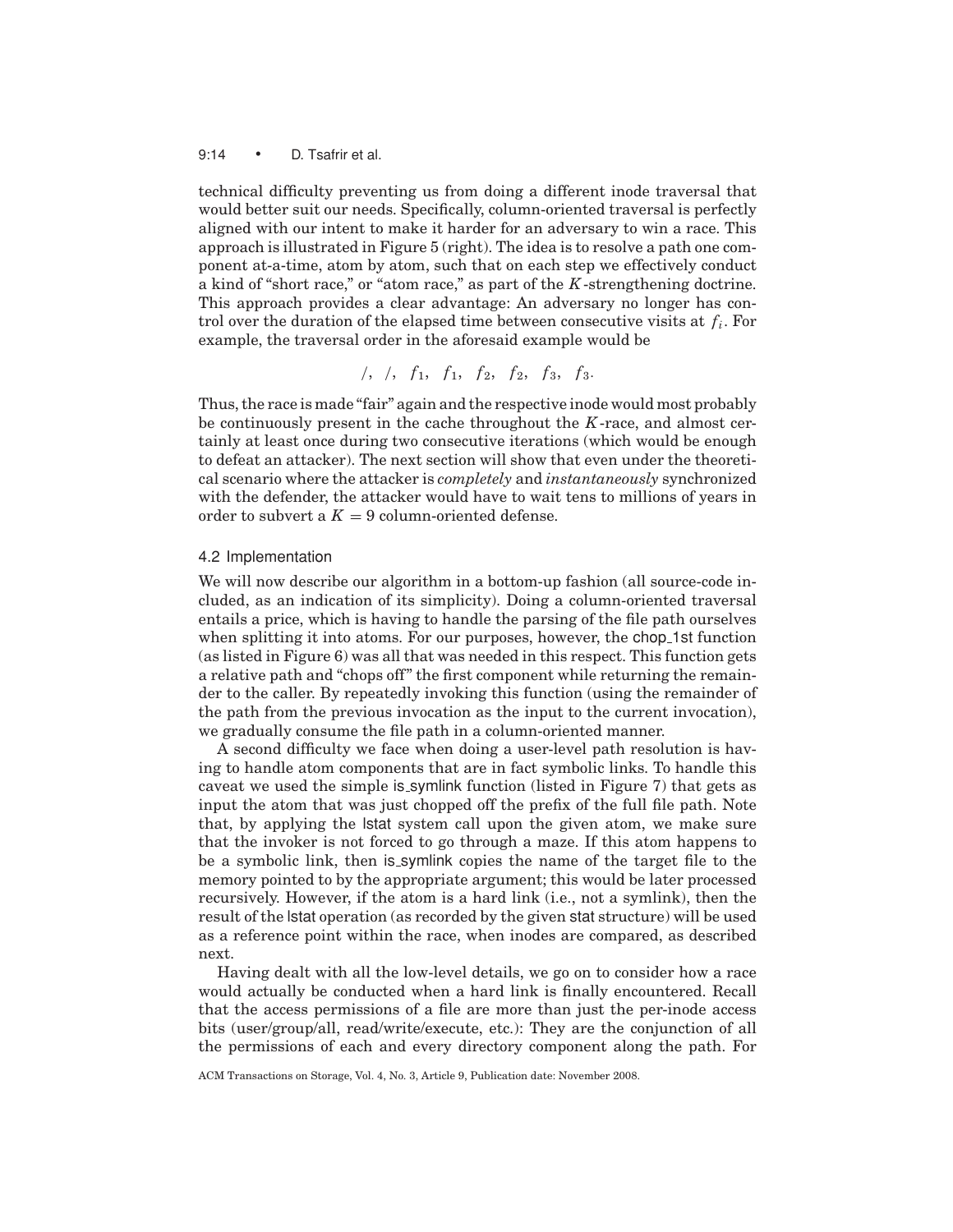```
int is_symlink(const char
                                                                      *atom,
char* chop_1st(char *path)
                                                         char
                                                                       target [],
\mathbf{f}struct stat *s,
  // Find end of 1st component
                                                        bool
                                                                      *is_sym)
  // and null-terminate it
                                        \overline{A}char *p = strchr(path,'/');
                                          int nb, 1=PATH_MAX;
  if( p == NULL )DO_SYS( lstat(atom,s) );
    return NULL;
  *p++ = '0';if( S_IISLINK(s->st_model ) )D0<sub>SYS</sub>(nb = readlink(atom, target, 1));
  // Strip multiple slashes,
                                            target[nb] = '0';// ensuring 'p' points to
                                                        = true;
                                            *is_sym
 // a relative path (no
  // preceding '/')
                                          else {
  for(; *p == '/; ++p)
                                            *is\_sym = false;// NULL means end of path
                                          return 0;
 return *p ? p : NULL;
                                       \overline{\phantom{a}}Fig. 6
                                                            Fig. 7
```
Fig. 6. All the parsing is encapsulated in the above function, which gets a relative path, chops off its first component, and returns the reminder as a relative path. (A null return value indicates the entire path was consumed.)

Fig. 7. We retrieve the name of the target file if the atom is a symbolic link. Otherwise, we record the file's inode information in the supplied stat structure for future reference. The return value indicates whether the lstat operations succeeded.

example, even if an inode indicates it is readable by all, if it nevertheless resides within a private directory, then obviously no one should be able to access the associated file. Therefore, before descending into the next directory component, the algorithm must verify that the invoker has the appropriate permissions. However, since this entails a TOCTTOU vulnerability, each such check must be *K* -strengthened.

Figure 8 shows how a per-atom *K* -race is conducted. Note that the security of our algorithm is reduced to the security of atom race (all other functions are completely safe). The information encapsulated by the stat structure input has been placed there by the is symlink function that has just been invoked using the very same atom. Thus, it is likely that the inode (that is associated with the atom) is still in the cache. Further, since the atom is in fact an "atom" (one component file) that has just now been verified to be a hard link, it is also likely that the initial call to access and open would operate on the same inode. However, since there is a chance the attacker has managed to (1) unlink the previously lstated atom, and to (2) symlink it to a maze, strengthening steps are still required. The algorithm therefore continues into a *K* -loop that is almost identical to the one suggested by Dean and Hu (Figure 3). All the original operations are still present. The difference is that now, on each iteration, the algorithm also verifies that the atom is still a hard link. This check is necessary in order for the defense to recover if the attacker somehow managed to win the first race and to force the algorithm into a maze while doing the access and open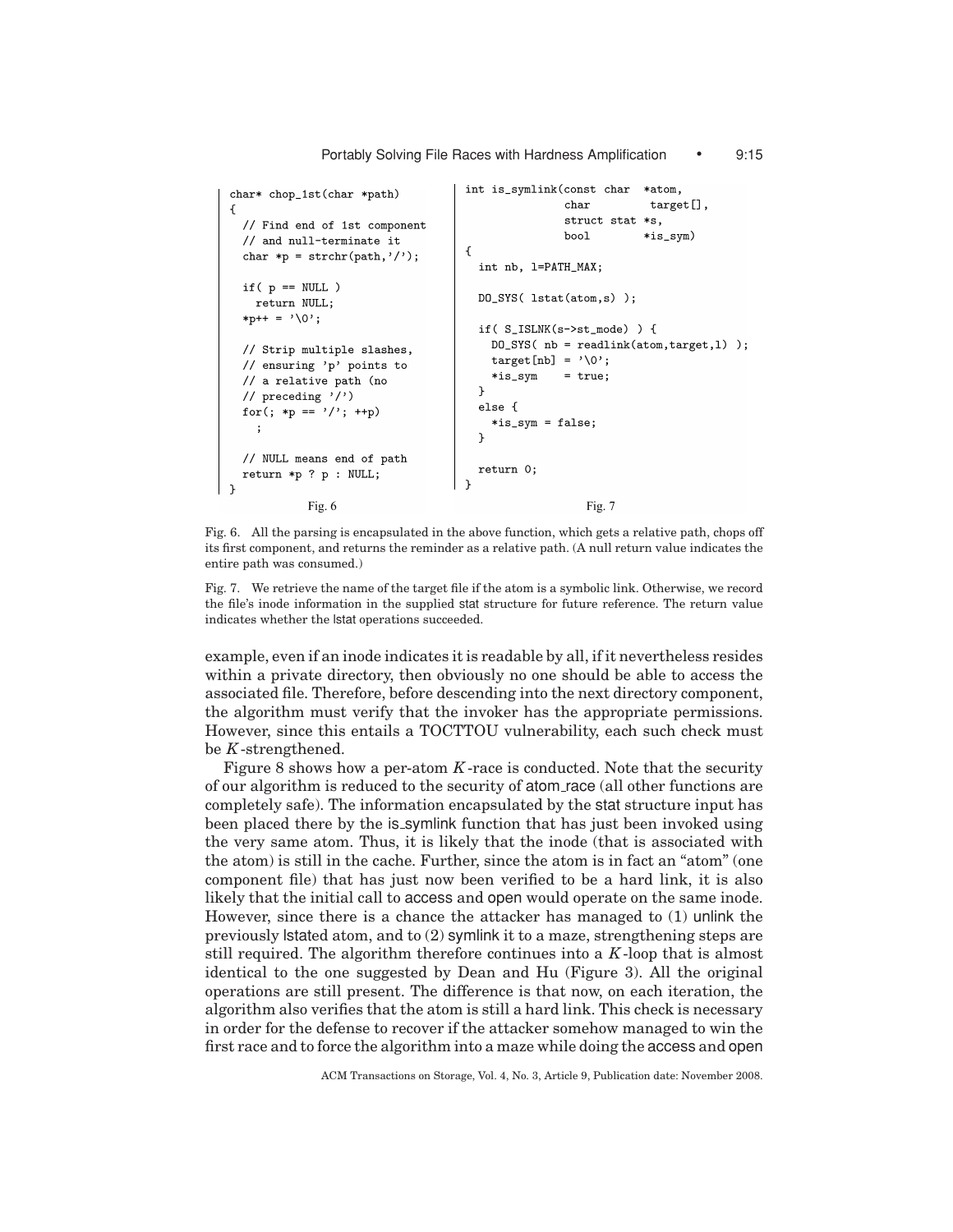```
9:16 • D. Tsafrir et al.
```

```
int atom_race(const char *atom,
                                                      int access_open_2008(char *f)
                struct stat *s0)
                                                      -{
\overline{f}int fd:
  int i, mode;
                                                        char *suffix, target [PATH_MAX];
  int fd1, fd2;
                                                        struct stat s;
  struct stat s1, s2;
                                                        bool is_sym;
                                                        // 1- If f is an absolute path
  mode = S ISDIR(s0->st mode)
                                                        if (*f == ' /') \}? X_OK /* directory */
                                                          DO\_SYS( chdir("/") );
        : R_0K /* regular
                             */
                                  \ddot{\phantom{0}}do { ++f; } while(*f == '/);
                                                          if( *f == ' \0' ) // it's rootreturn open("/", 0_RDONLY);
  // 1- The initial access/open
                                                        -1
  DO SYS(
                  access(atom, mode
                                           )):
  D0<sub>SYS</sub>(fd1 = open (atom, 0<sub>RDONLY</sub>) );
                                                        // 2- f is now relative
                  fstat (fd1, &s1
  DO_SYS(
                                           ) ) ;
                                                        while(true) {
  DO_CHK(
                  DO_CMP(sO, & s1) );
                                                          suffix = chop_1st(f);DO_SYS( is_symlink
  // 2- The k strengthening rounds
                                                             (f, target, \&s, \&is\_sym) );
  for(i=0; i<K; i++) {
                                                          DO_SYS( fd = is_{sym}DO_SYS(
                     1stat (atom, &s1
                                             \mathcal{L}):
                                                             ? access_open_2008(target)
    DO_CHK(
                  ! S_ISLNK(s1.st_mode
                                             ) );
                                                             : atom\_race(f, ks) );
    DO_SYS(
                    access (atom, mode
                                             ) );
                            (atom, O_RDOMLY) );
     D0_SYS( fd2 = openif (\text{suffix}) {
    DO_SYS(
                    fstat
                            (fd2, ks2))):
                                                            DO_SYS(fchdir(fd));
                                                            DO_SYS(close (fd));
    DO_SYS(
                     close(fd2)) );
                                                             f = suffix;DO_CHK(
                    DO_CMP (sO
                                 , &s1
                                             ) );
                                                          \overline{\mathbf{a}}DO_CHK(
                    DO_CMP (s0
                                  , &s2) );
                                                          else
  ጉ
                                                             break:
                                                        \mathbf{a}return fd1:
                                                        return fd;
\rightarrow\overline{\phantom{a}}Fig. 8
                                                                    Fig. 9
```
Fig. 8. The given atom was just lstated and found not to be a symlink. Thus, it is unlikely that an attacker would manage to set things up such that atom race would be thrown into a maze. If this has nevertheless happened, an additional lstat upon each iteration allows the algorithm to recover (compare with Figure 3).

Fig. 9. A one-component-at-a-time traversal prevents access open from being abused. The heart of the function is the "? :" construct that decides whether to recurse over the next component (symlink) or to consume it (nonsymlink).

operations. Since the lstating of an atom is an operation not affected in any way by the target that a symbolic link might have, our algorithm is not vulnerable in this respect. The only other additions we have made are: (1) to check that fstating the initial file we open (fd1) yields identical information to that pointed to by s0, as the *K* strengthening rounds utilize s0 for the verification checks; and (2) to check that the lstated inode matches the initial inode, similarly to the original check with regard to the information that is retrieved by fstat.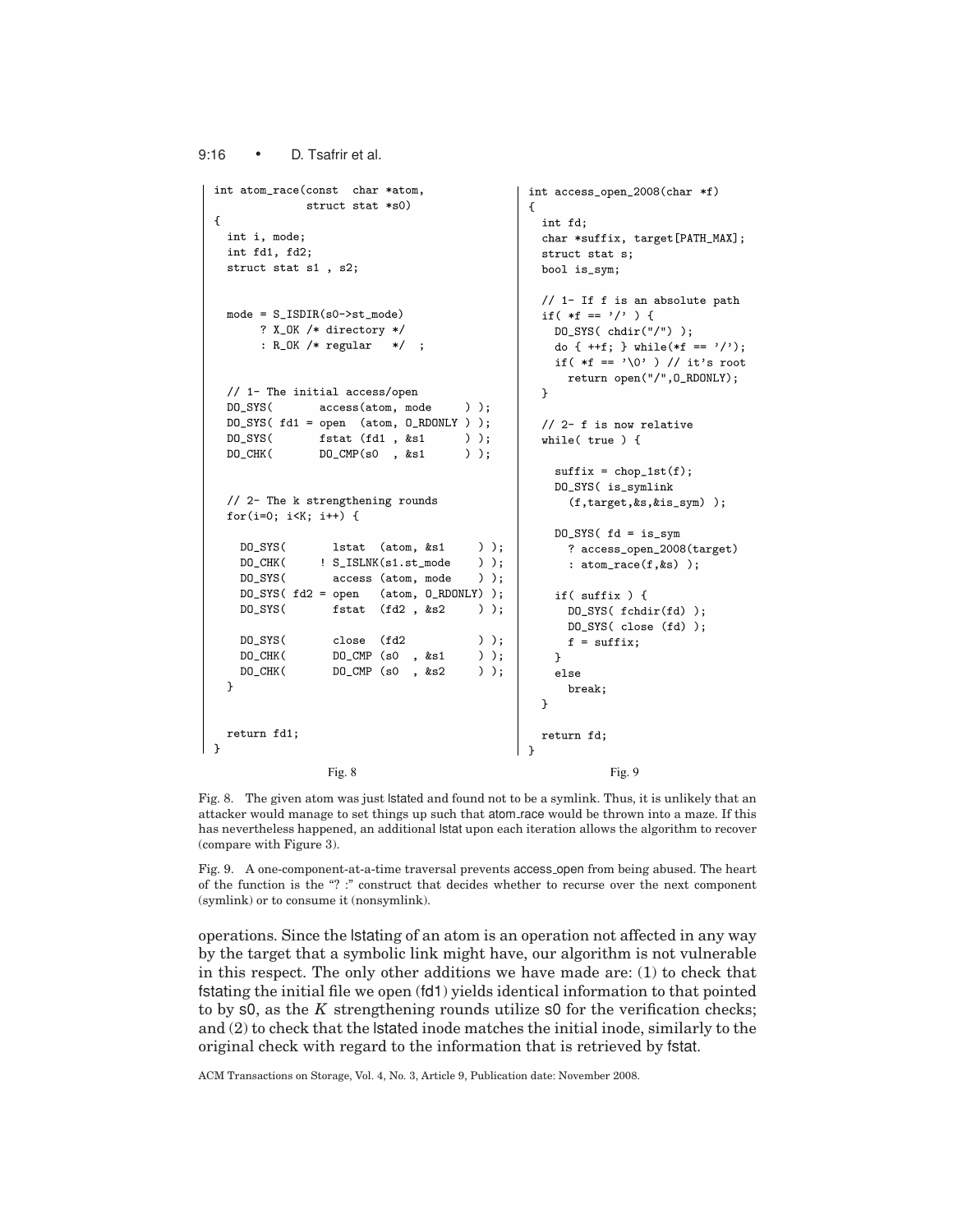Note that the two invocations of DO CMP within the strengthening loop ensure that all three stat structures are equal ( $\zeta$  = s1 = s2), a check that is needed for the following reasons. By verifying that s1 is equal to s2, we know for a fact that the lstated and the opened files are one and the same, which means we deterministically force an adversary to win a race involving a nonsymlink atom, on each round. This by itself, however, is not enough, as we must also make sure that s1 and s2 are equal to s0: Failing to do so would make the *K* loop meaningless, allowing an attacker to unlawfully open the file after winning only two races, as follows.

- (1) The attacker creates a nonsymlink file, myfile.
- (2) After is symlink determines that myfile is not a symlink through the s0 stat structure, atom race is invoked, with myfile and s0 as arguments.
- (3) After the initial access in atom race, the attacker must switch myfile to be a symlink to the file (s)he wishes to unlawfully access. (Race no. 1.)
- (4) After the initial open in atom race, the attacker must switch back to its original file. (Race no. 2.)
- (5) All the strengthening rounds can now execute without any further effort from the attacker.

We now have everything we need in order to implement a column-oriented *K* race traversal. The access open procedure we implement does this in a straightforward manner, as is shown in Figure 9. The first chunk of code simply makes sure that the traversal is only conducted with the help of relative names (that do not start with a slash). The second chunk is the traversal per-se. This part simply iterates through the atom components, one component at-a-time, and takes the necessary action according to whether the atom is a symbolic link or not. The latter is the simpler alternative: If the atom is a hard link, a short atom race is conducted and the atom is directly opened. However, if the atom is a symbolic link, the algorithm calls itself recursively to handle the newly encountered composite path. In both cases, if a valid file descriptor is returned, the algorithm is allowed to continue to the next step after fchdiring to the current directory component. This strategy ensures a high probability that all relevant inodes reside in the cache during the time in which this is critical: when the *K* -race takes place.

## 4.3 Implementation Notes

For brevity, the presented algorithm does not handle several minor details that should be addressed in a real implementation. These are as follows.

First, it lacks a defense mechanism against circular symbolic links. This can be easily incorporated within the procedure shown in Figure 9 in the exact same manner as it is done within the kernel, that is, by counting the number of traversed symbolic links and aborting the procedure if the count violates some predefined threshold.

Second, our algorithm opens a file for reading only. It does not allow the caller to specify other/additional flags to be passed along to open (such as O RDWR, O APPEND, etc.). There is no technical difficulty preventing us from adding a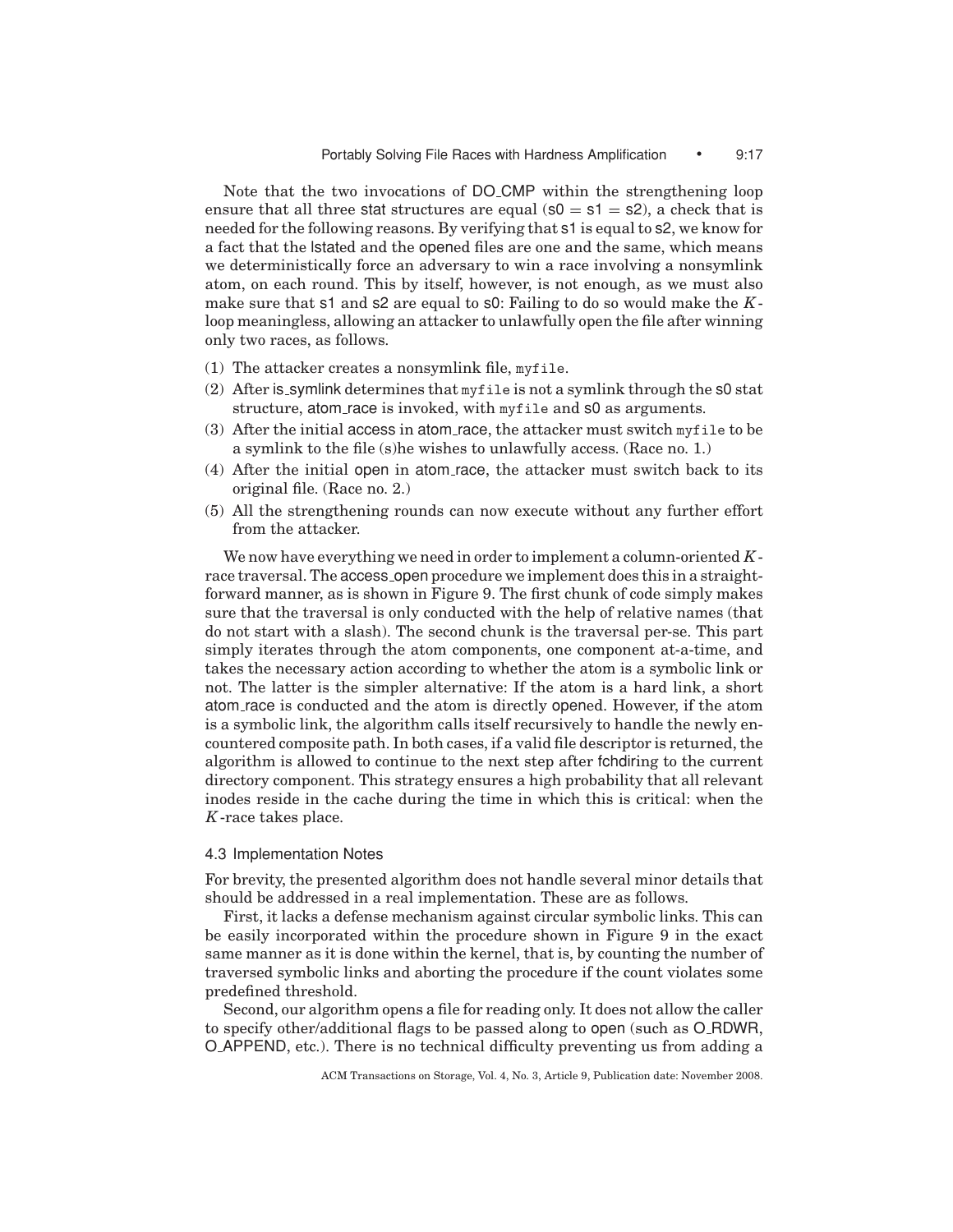#### 9:18 • D. Tsafrir et al.

"flags" parameter that allows this, as long as we provide special treatment for file truncation (O\_TRUNC) and forbid file creation (O\_CREAT). Truncation is problematic, as the first open would truncate the file regardless of whether the real user has adequate permissions to do so; the solution is to access/open the file without O TRUNC and, if successful, to ftruncate the resulting descriptor. File creation raises other (independent and well-known) TOCTTOU issues that are commonly associated with the problem of creating temporary files [Cowan et al. 2001]; these are outside the scope of this work.

Additional details that should be handled are: (1) setting errno to EACCES when appropriate, namely, when DO\_CMP and DO\_CHK fail; (2) closing already opened file descriptors (if such exist) upon errors, for example, when fstat fails in Figure 8; and (3) saving and restoring the working directory before and after the invocation of access/open, to undo the effect of using fchdir.

The final item raises an important point we wish to make explicit: Our access/open implementation is inadequate for multithreaded applications if some other thread (different than the one performing the access/open) requires the working directory to remain unchanged, as this directory is shared by all threads. We note in passing that the relatively new system call openat (which opens a file path relative to a given directory file descriptor [Man openat(2) 2006]) would solve this problem, as it will eliminate the need for using fchdir; openat is proposed for inclusion in the next revision of POSIX [Josey 2006].

## 5. CRAFTING A FULLY SYNCHRONIZED ATTACK

It should come as no surprise that the new access open algorithm is immune to the maze attack, as the attacker can no longer synchronize with the activities of the defender and has no clue about when it would be most beneficial to unlink/link the targeted file in order to fool the defense. Nevertheless, while we believe it is improbable, it is still possible that somebody someday might come up with some surprising approach that would allow an attacker to achieve synchronicity once again. Hence we seek a stronger result: We want to show that our algorithm does not rely upon the presumed hardness of synchronization.

To this end, we run an experiment in which the defender is completely "exposed": Any attacker would be able to precisely know *which* actions are taken by the defender and *when*. In other words, our experiment fully reinstates the synchronicity capabilities to potential attackers, makes these capabilities orders of magnitude more powerful and precise, and measures the probability attackers have to win a single round in light of the new approach; the bigger question being: Do file TOCTTOU races still pose a problem in the face of a column-oriented traversal? And if so, to what extent?

## 5.1 Exposed Defender

To answer these questions we have implemented a defender program that provides information regarding its activities to any interested party through a shared-memory integer variable (instated with the help of SysV IPC facilities). The code of the defender is listed in Figure 10. It essentially does all of the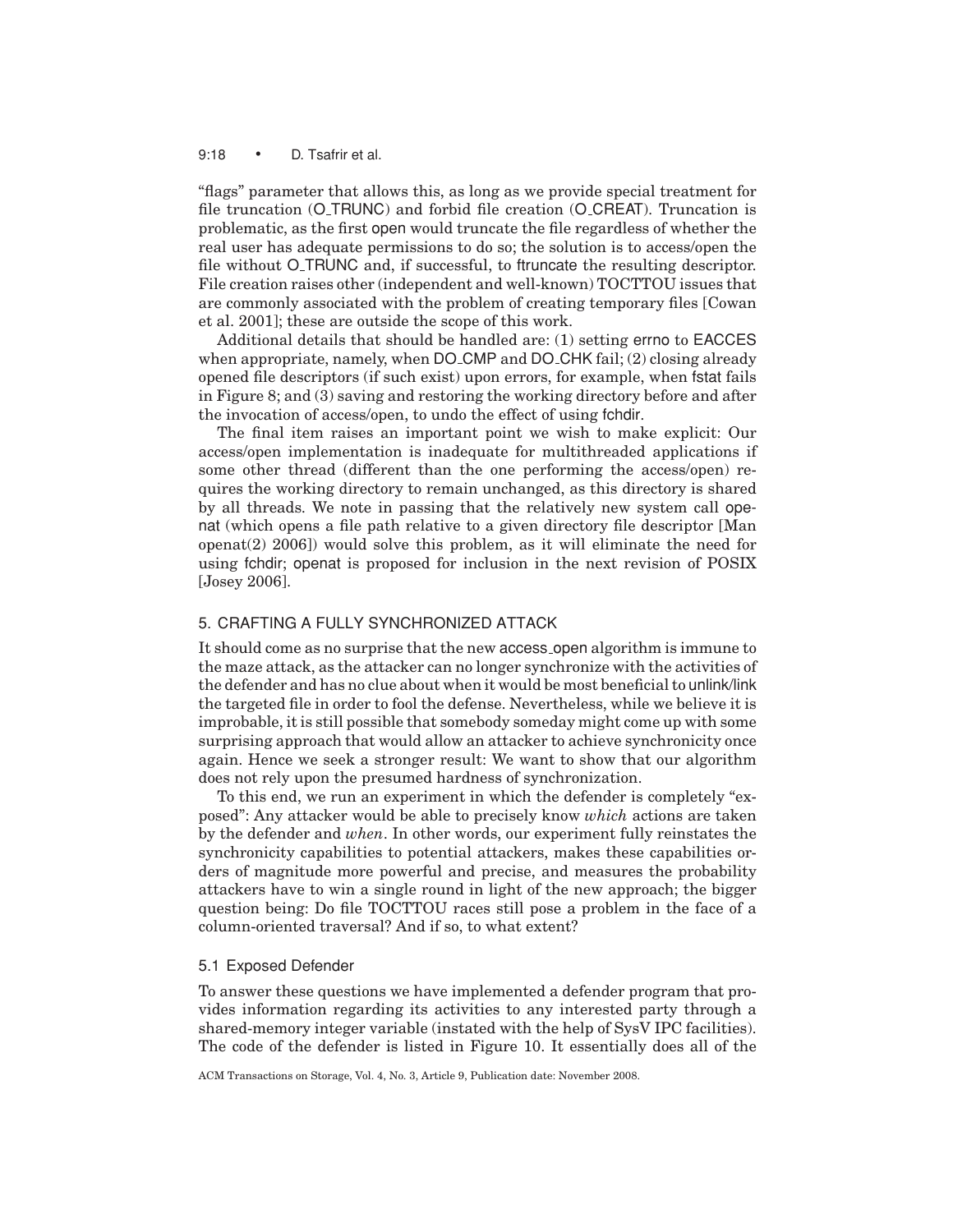```
bool sysfail;
                                                     void synchronized_attacker()
#define DO_SYS( syscall ) \
                                                      €
    if((syscall) == -1) sysfail = true
                                                        volatile int timer1, timer2;
void exposed_defender(ino_t private)
                                                                                   \mathcal{E}:
                                                       unlink("target"
\mathcal{L}link ("private", "target");
  struct stat s1, s2;
  int fd:
                                                        while(true) {
  char *f = "target";timer1 = timer2 = 0;sleep(1); // grace period for attacker
                                                          // must wait for attacker
  while(true) {
                                                          // to lstat private file
                                                          while(*x != LSTAT)
    systail = false;\cdot// x is the shared variable
                                                          while(*x == LSTM)
    *x=LSTAT ; DO_SYS(
                          lstat (f, \&s1)));
                                                            if(T1 \&& (++timer1 >= T1))*x=ACCESS; DO_SYS(
                           \texttt{access}(f, \texttt{R\_OK}));
                                                              break:
    *x=OPEN ; DO_SYS(fd=open (f, O_RDOMLY));*x=FSTAT ; DO_SYS( fstat (fd, &s2
                                               )) ;
                                                          // now we're really racing:
                          close (fd
    *x = CLOSE; DO_SYS());
                                                          // defender about to access
                                                          unlink ("target"
                                                                              \, );
    // The attacker is victorious only if
                                                          symlink("maze", "target");
    // all the following conditions hold
    if ( (! sysfail
                                    \lambda & &
                                                          while(*x == ACCESS)
        (! S_IISLINK(s1.st_model)\lambda & &
                                                            if (T2 \&& (++timer2 >= T2))(s1.st\_ino == s2.st\_ino) &&
                                                              break;
        (s1.st\_dev == s2.st\_dev) &&
        (s2.st\_ino == private ) )unlink("target"
                                                                                     );defender_loss++;
                                                          link ("private", "target");
  \mathcal{F}}
\rightarrow\mathcal{F}Fig. 10
                                                                  Fig. 11
```
Fig. 10. The defender publicizes the operations about to be performed through a shared variable "x" accessible to all.

Fig. 11 The attacker achieves synchronicity by repeatedly polling the shared variable.

defense steps that are listed in Figure 8, but now each step is executed only after the defender publishes (through the shared integer) the next action to be performed. Note that the DO SYS macro is redefined to record a system-call failure (instead of returning). This is done so that the defender process will not terminate. But this also means that the defender maintains a fixed order of operations and thereby simplifies the code of the attacker (which is exempt from considering various corner cases). Importantly, an attacker may safely assume that the defender performs the same exact operations in the same exact order within each iteration.

In accordance with the column-oriented doctrine, the defender is operating on a file which is an atom, namely, comprised of only one component that is arbitrarily called "target". Upon each iteration, after the operation sequence is over, the defender checks whether the attack was successful and, if so, increments its losses count to be printed at the end of the run. The conditions that are asserted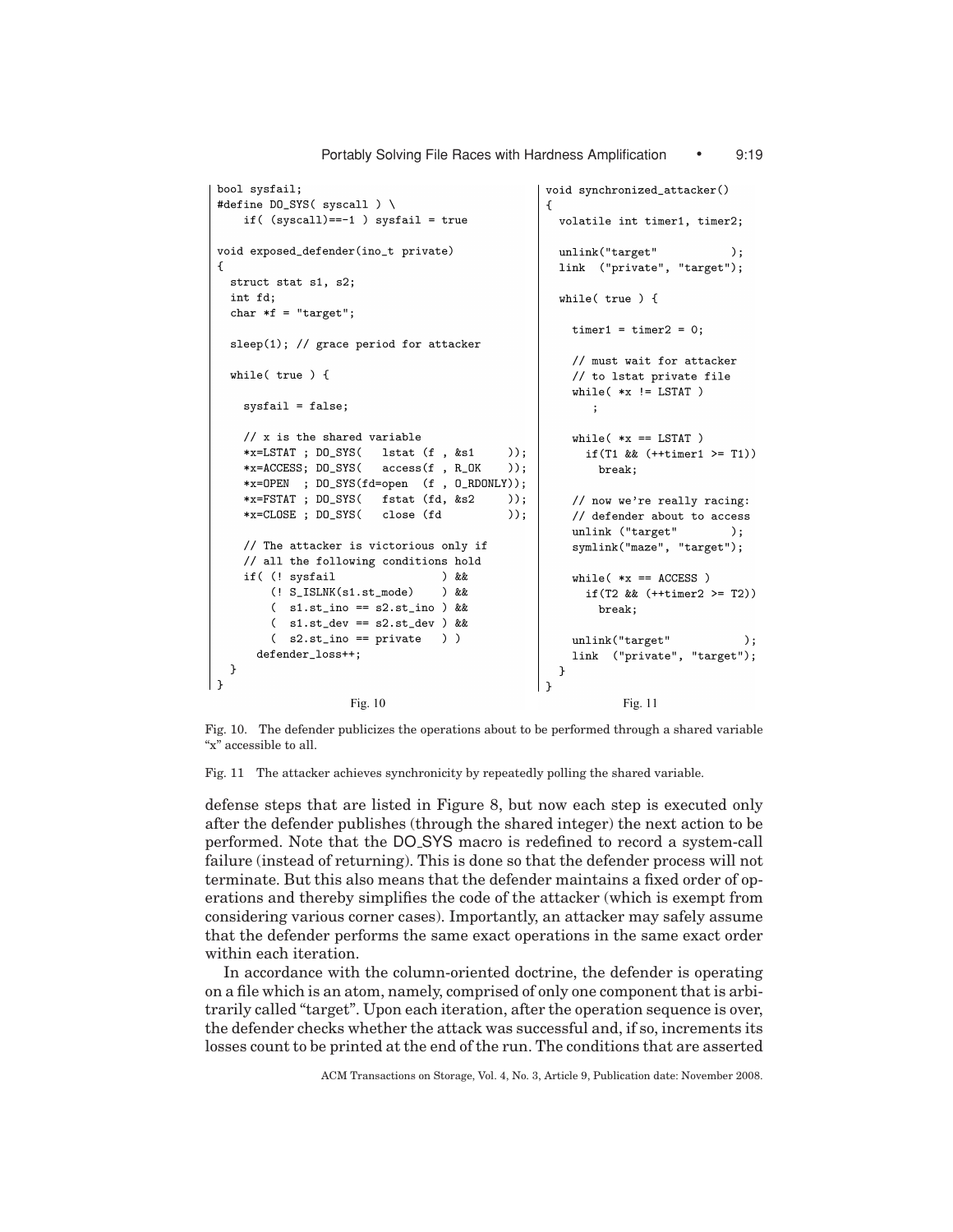#### 9:20 • D. Tsafrir et al.

at the end of each iteration are identical to those that are checked on-the-fly within Figure 8, with only one addition: The defender is made aware beforehand of the inode of the private file that the attacker wants to read; obviously, an attack is successful only if it manages to fool the defender into opening this file.

#### 5.2 Synchronized Attacker

We now go on to review the attacker's code as given in Figure 11. Initially, the attacker must make sure that the file to be lstated is not a symbolic link. Additionally, since the defender is going to compare the inode of the lstated file to that of the opened file (which is the private file, if the attacker gets his way), the "target" file should point to the private file at this point. The attacker then waits until the defender is ready to lstat. As explained, the attacker's interest dictates that the defender would be able to successfully lstat the private file, and so the attacker must give it enough time to do so. This is also the reason for the next "while" loop that ends when the defender finishes the lstat, or before, depending on the heuristic we have chosen to prematurely terminate the busy-waiting: We have evaluated a wide range of *T*1 values (see next section). Note that when  $T_1 = 0$ , the busy wait period continues until the shared variable changes; but when  $T_1 > 0$ , the waiting may be shorter, as  $T_1$  bounds the number of busy-wait iterations and so the smaller it is, the shorter the wait.

After the defender lstats the private file, the real race is on, as the defender is about to check access and so the attacker must arrange things such that "target" will point to an appropriate location. Additionally, the attacker aspires to slow down the defender by forcing him into a maze, in order to have a better chance of winning future races. The attacker therefore symlinks the target to a maze. Much like with the initial lstat operation, the attacker must now speculate when the access operation is already in flight. Once again, it may be advisable to end the busy-waiting before the shared variable changes, and so another timer limit, *T*2, is employed. We allow for two different limits so as to maximize the chances of success. The attacker is now hopeful that the defender has been forced into the maze, which would mean (s)he can safely prepare towards the next open by linking to the private file. But even if the attacker was not successful, this is the correct thing to do in preparation for the defender's next lstat at the beginning of the next round.

#### 6. EXPERIMENTAL RESULTS

Our goal is to find out whether the column-oriented traversal technique is effective against the aforesaid hypothetical attack. (If this turns out to be the case, we can be reasonably sure that our solution would be effective in real-life scenarios where the defender is not exposed.)

## 6.1 Methodology

We obtain our goal by quantifying the expected time that a hypothetical attack should run in order to achieve  $k$  consecutive wins. Let this time be denoted  $B_k$ .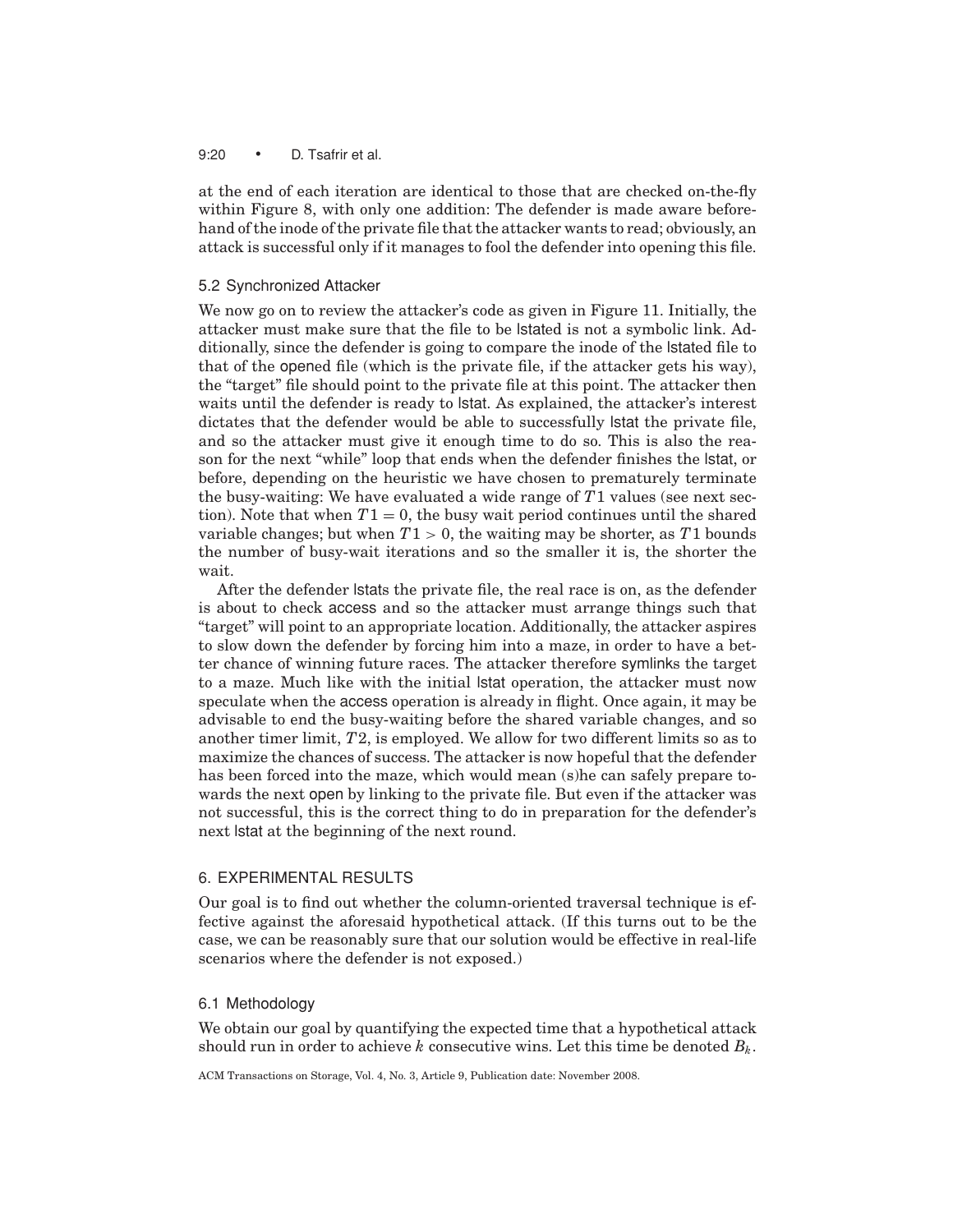| Processor        | <b>Operating System</b> | CPUs | Clock    | Mem    |
|------------------|-------------------------|------|----------|--------|
| UltraSPARC-II    | Solaris 8               | 4    | 448 MHz  | $2$ GB |
| Pentium-III      | Linux $2.4.26$          | 4    | 550 MHz  | $1$ GB |
| Power4           | AIX 5.3                 |      | 1450 MHz | 16 GB  |
| Dual Core AMD    | Linux 2.6.22            | 4    | 2200 MHz | 8 GB   |
| Intel Core 2 Duo | Linux $2.6.20$          | 9.   | 2400 MHz | 4 GB   |

Table I. Platforms Used for the Experimental Evaluation

If *p* is the probability for an attacker to win one round (iteration) within the exposed defender's loop, and *t* is the time it takes to conduct one round, then

$$
B_k = t \cdot p^{-k} \tag{1}
$$

because  $p^k$  is the probability for success. Thus,  $1/p^k$  is the mean of the geometric random variable that counts the number of trials until success is observed for the first time. For example, if a round takes one millisecond  $(t = 1 \text{ ms})$  and the probability to win a round is  $1/10$  ( $p = 0.1$ ), then  $B_2$ ,  $B_3$ ,  $B_4$ , and  $B_5$  are 100 milliseconds, 1 second, 167 minutes, and 28 hours, respectively. We approximate *t* and *p* by running the attack scenario and, upon termination, outputting: (1) the duration of the attack,  $(2)$  the number of rounds conducted, and  $(3)$  the number of rounds lost. (We set *t* to be the average-round duration, and *p* to be the ratio of rounds-lost to rounds-conducted.)

In order to increase the attackers' chances to win, we run the experiments on multiprocessors only. This way, attackers will have processors of their own on which to continuously and repeatedly attempt to fool the defender. In an effort to generalize the results, the experiments are conducted on older and recent machines, from different vendors, running different operating systems, as listed in Table I.

The maze file we use is constructed to be the biggest that is possible on the respective OS, considering the aforementioned limits on the size of a file path and the number of symbolic links it entails. Like Dean and Hu [2004] and Borisov et al. [2005] before us, we use a local file system for our experiments. These are the results we next describe; afterwards, we also describe our additional findings from running the experiments across NFS.

All the machines we use have a relatively big memory (i.e., relative to the size of mazes), which, as argued by Borisov et al., works against the attacker (more inodes can reside in core). However, we had appropriate permissions to change the Linux kernel running on the Pentium-III machine to one that only utilizes 256MB of the available memory. Other techniques we have experimented with in an attempt to increase the chances of the attacker to win are to simultaneously run multiple recursive grep-s during attacks (in accordance with the suggestion by Borisov et al. [2005]), to launch attacks from within a huge directory that contains tens of thousands of files (in accordance with Mazieres and Kaashoek's suggestion [1997]), and to simultaneously run several exposeddefenders on the same machine. We found that none of these techniques had a significant effect on the results, and therefore we do not report them here.

Conversely, Wei and Pu [2007] have recently shown that simultaneously running multiple identical attackers (attacking the same file) on a multiprocessor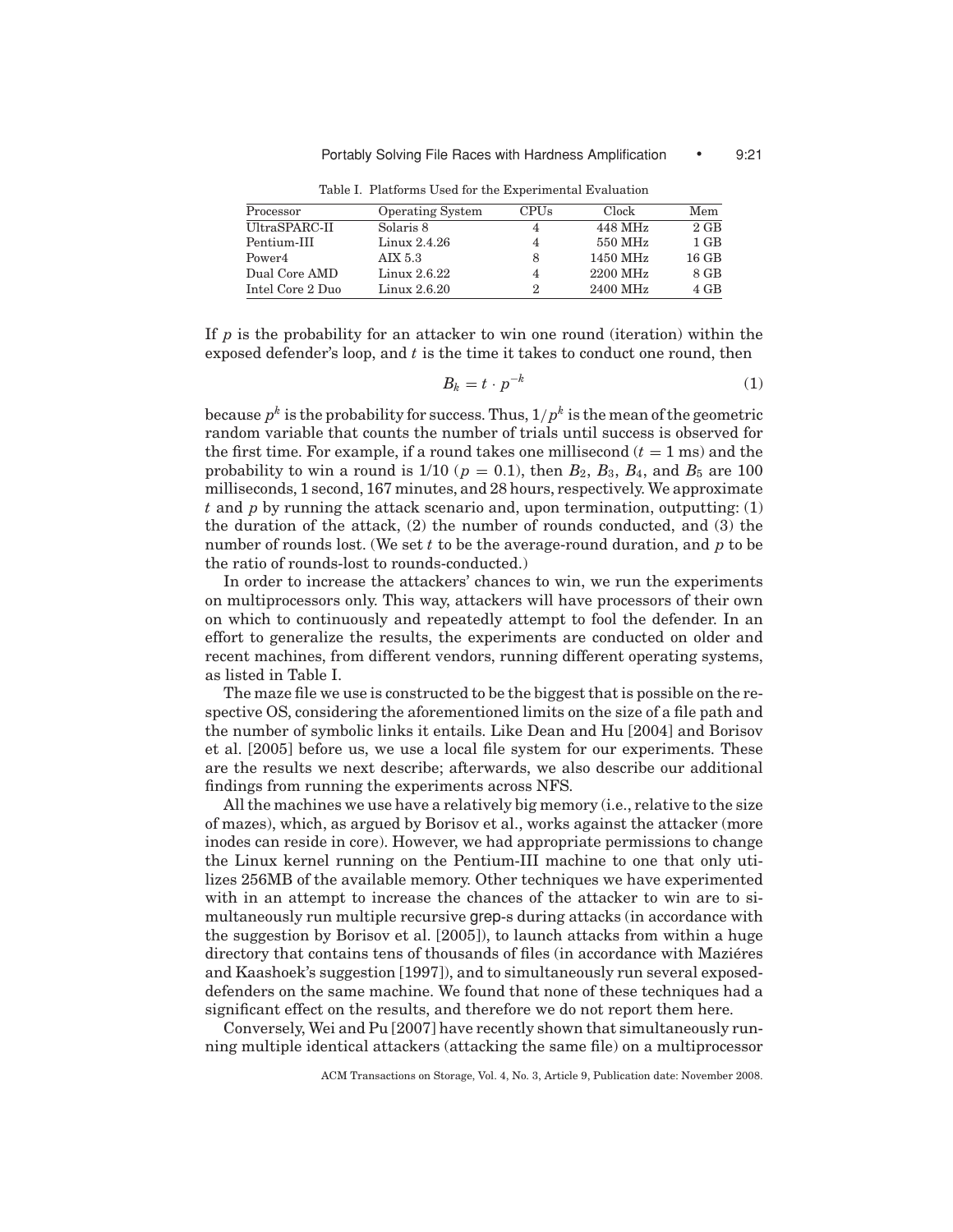## 9:22 • D. Tsafrir et al.



Fig. 12. The probability *p* for a synchronized attacker to win a single round within the loop executed by the exposed defender (top); the time *t* it takes an exposed defender to complete a single round (middle); and the connection between the two (bottom).

system dramatically increases the chance of a TOCTTOU attack to prevail. This technique turned out to be rather successful (from the attackers' perspective) and is therefore explicitly addressed next.

## 6.2 Results

Recall that the synchronized attacker has two tunable parameters, *T*1 and *T*2, that place an upper bound on the two busy-wait loops the attacker must employ. We have independently set each of these two values to be either zero (no upper bound) or  $2^j$ , where  $j = 0, 1, 2, \ldots, 20$ . This means that we conduct  $484 (= 22<sup>2</sup>)$  experiments for any specified number of simultaneous attackers (1–6), amounting to a total of 2,904 runs per machine.

*Local FS.* The top of Figure 12 shows the per-machine probability (expressed as percents) for multiple simultaneous synchronized attackers to win a single round. This is plotted as a function of the number of attackers, such that each point represents one of the aforementioned 2,904 per-machine runs. Evidently, the probability can be quite high, culminating at nearly 6% on Sparc/Solaris (with three attackers) and on Power4/AIX (with two). Indeed, engaging more than one attacker appears beneficial, at least for these two machines.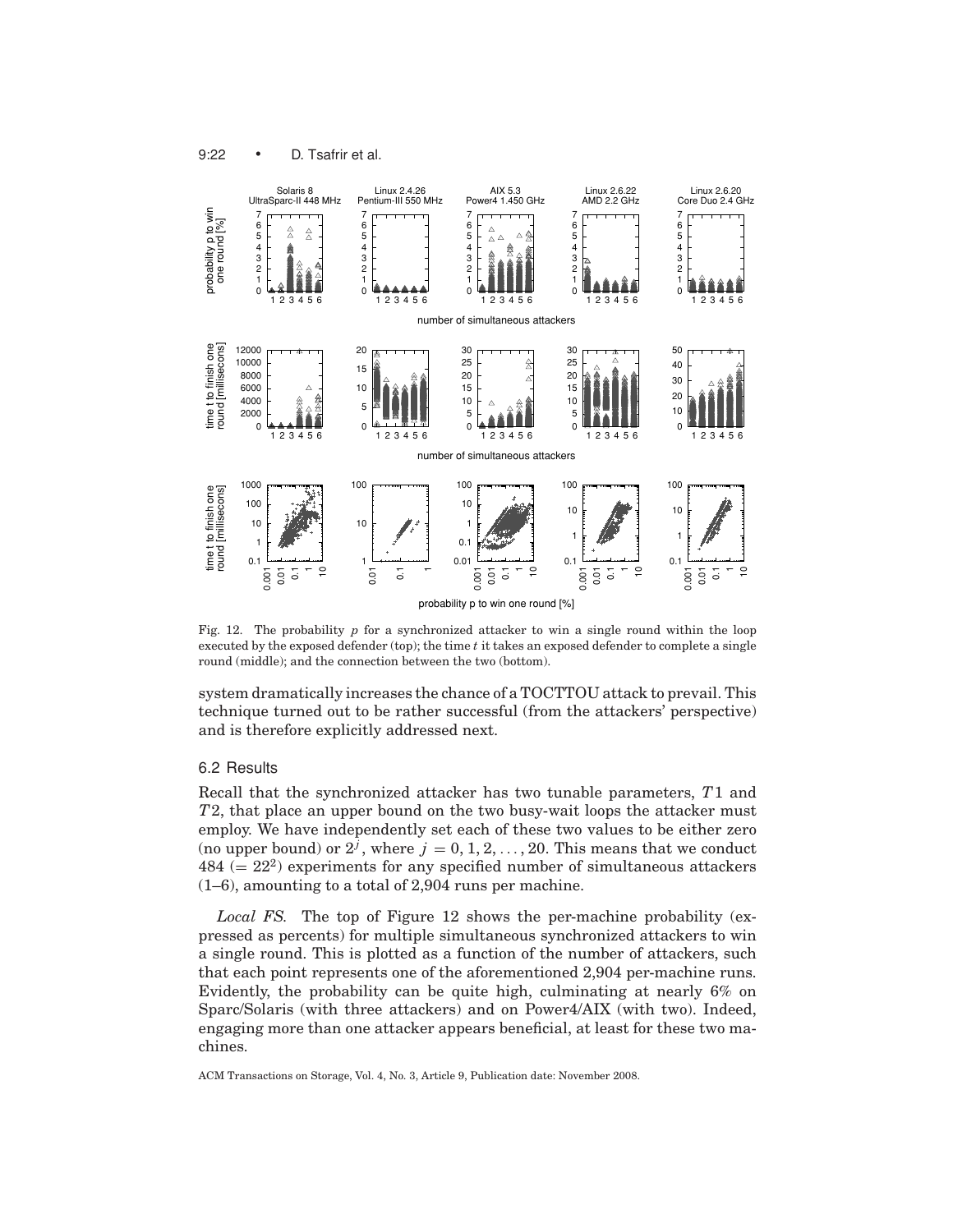

Fig. 13. The expected runtime of an exposed-defender loop until *k* consecutive rounds are won by the attacker  $(B_k)$ , for  $k$  values of 7 (top); 8 (middle); and 9 (bottom).

The probability p to win a round is only one of the two factors that determine the expected time  $B_k$  until a successful attack, as shown in Eq. (1). The other factor is the time the *t* it takes to complete the round, such that the bigger the *t*, the longer it would take to accomplish a successful attack. The middle of Figure 12 plots the values of *t* and shows that they too can be rather high, with top values typically at tens of milliseconds and (outrageously) a few seconds in the case of Sparc/Solaris.

Importantly, the time to complete a round and the probability to win it are far from being independent variables. In fact, as shown at the bottom of Figure 12, there is a distinct linear connection between the two, which means the bigger the probability to win the round, the longer the round takes. Indeed, this makes perfect sense, as the prime objective of an attacker is to slow down the defender by throwing it into a maze. These are the two opposing side-effects of the attacker's actions: Maximizing *p* immediately translates to maximizing *t*, and so whatever ends up happening, the attacker inevitably contributes, to some extent, to making  $B_k$  larger.

Figure 13 assigns the *t* and *p* values of each of our experiments into Eq. (1) in order to finally compute  $B_k$ , namely, the expected number of years an attack should execute until *k* consecutive rounds are won, for three different *k* values. When using  $k = 7$  (the value recommended by Dean and Hu  $[2004]$ ) we see that a successful attack is potentially possible after a bit more than a month, in the case of Power4/AIX. Increasing *k* to be 8 and 9 raises the minimal expected duration to be more than 2.5 and 53 years, respectively, making the latter a safer choice in the face of our theoretical attack.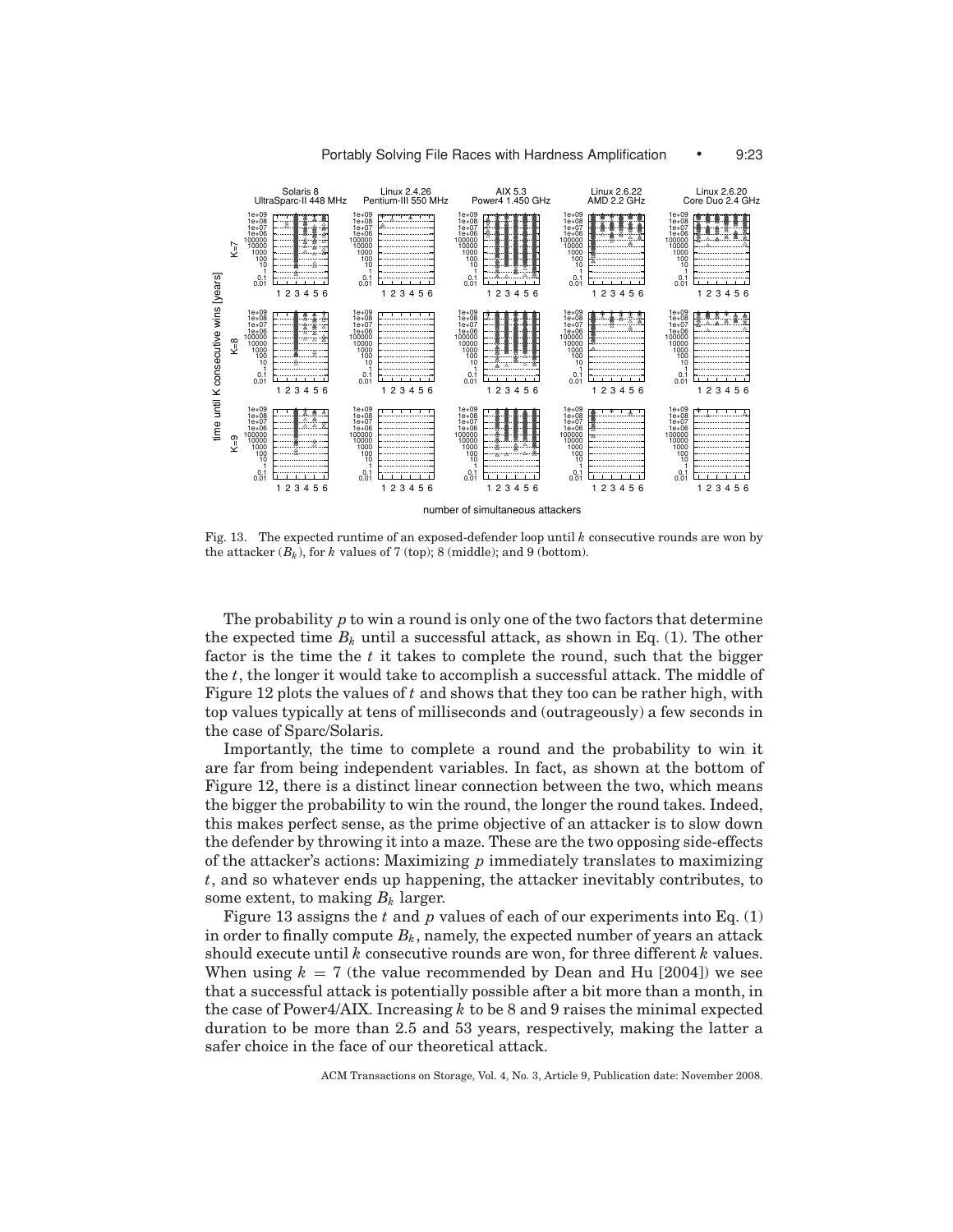9:24 • D. Tsafrir et al.

Table II. Modeling *Bk* Values, in Years

| Platform     |           | Local FS        |                 |           | <b>NFS</b>      |           |           |
|--------------|-----------|-----------------|-----------------|-----------|-----------------|-----------|-----------|
|              |           | $k=8$           | $k=9$           | $k = 10$  | $k = 8$         | $k=9$     | $k = 10$  |
| <b>SPARC</b> | Solaris 8 | 5.8             | 103             | $10^{3}$  | 0.3             | 2.6       | 21        |
| P-III        | Linux 2.4 | $10^{9}$        | $10^{11}$       | $10^{13}$ | 0.1             | 0.8       | 5.8       |
| Power4       | AIX 5.3   | 2.5             | 53              | 951       | 10 <sup>8</sup> | $10^{11}$ | $10^{13}$ |
| AMD          | Linux 2.6 | $10^{3}$        | 10 <sup>4</sup> | $10^{6}$  | $\infty$        | $\infty$  | $\infty$  |
| Intel        | Linux 2.6 | 10 <sup>6</sup> | $10^{8}$        | $10^{9}$  | 9.9             | 129       | $10^{3}$  |

*NFS.* Dean and Hu constrained their *K* -race evaluation to a local filesystem, saying that they did

"run some limited experiments attacking files across NFS and observed substantial numbers of successes. We chose not to continue these experiments, however, because NFS-accessed files are usually not the most security-critical, root privileges typically don't extend across NFS, the data displayed enormous variance depending on network and fileserver load." [Dean and Hu 2004]

But the set of attack experiments we conducted across NFS reveals that while individual machines behave differently, the overall conclusion regarding the value of *k* does not dramatically change. Table II compares the minimal  $B_k$ values devised when running the attack on local and networked file systems (each table entry is the minimal result obtained across the 2,904 respective runs; values denote years, and, if bigger than 1000, are rounded down to the closest power of ten).

We see that machines can become less or more vulnerable to the hypothetical attack when it is conducted across NFS. The Pentium-III machine demonstrates the most notable change, being the least susceptible to the attack within a local file system (see also Figure 13) and becoming the most vulnerable with NFS. Conversely, the Power4 machine transitioned from being the most vulnerable to being nearly the least, second to only the AMD machine for which no attacker wins were observed with NFS.

Figure 14 presents the results of our analysis somewhat differently: Instead of showing  $B_k$  values, it presents the  $k$  values that are required in order to make the expected time of the attack bigger than a hundred years.

*Robustness.* We note that our evaluation methodology does not constitute a proof that the proposed solution is robust. Recall, however, that the attack described here is purely hypothetical, as defenders are not likely to publish their actions through shared memory for the sake of helping attackers. We therefore argue that it is reasonable to expect that real attackers will not do better. The assumption underlying this rationale is the following: Under the newly proposed access/open idiom, where system calls are repeatedly applied to a single-component relative file path, attackers will be unable to systematically and consistently slow down the defender. If this assumption is true then our method is robust, even in the face of slow devices and multiple attackers.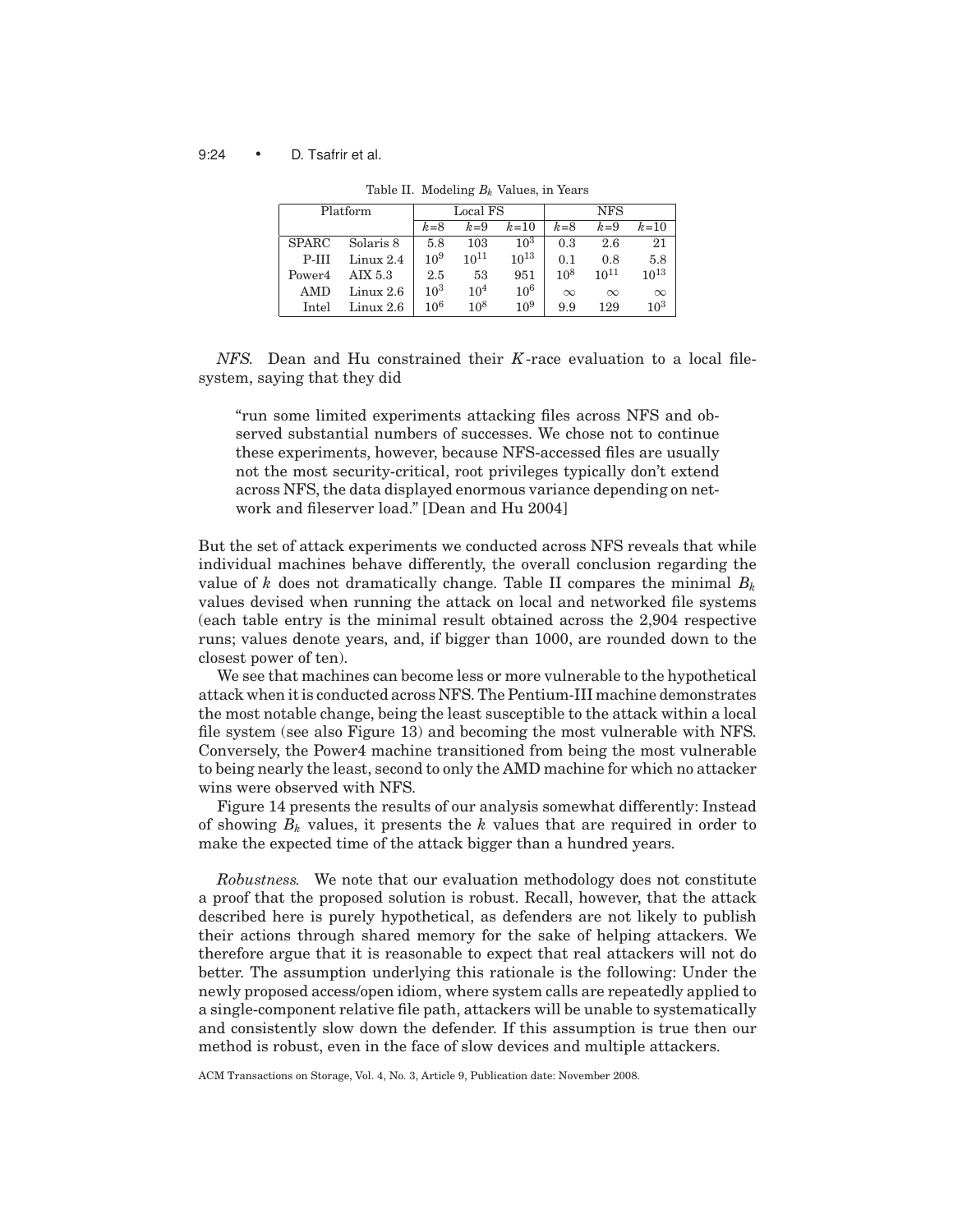

Fig. 14. The *k* values needed to make the attack expected time bigger than 100 years.



Fig. 15. Overheads of access open (AMD / Linux 2.6).

*Overhead.* Figure 15 compares the overhead of the new access open to that of Dean and Hu's, as a function of the opened file's number of components. The overhead is unsurprisingly linear. Clearly, the older version is faster, due to the fewer system calls it invokes. But we contend that this is tolerable, considering the older solution is unsafe and that no other portable alternative exists.

## 7. GENERALIZING

*A check-open utility.* While the preceding ideas were demonstrated through the access/open race, their applicability is broader. The maze attack is a general method to deterministically win TOCTTOU races: Given a check-use pair, if an attacker can manipulate the file name being checked (or any of its components), the attacker can utilize a maze to (1) synchronize with and (2) slow down the defender, generating the ideal conditions for the attack to succeed. Conversely, the column-oriented *K* -Race (CKR) is a general method to prevent this from happening by executing the check-use pair "atomically."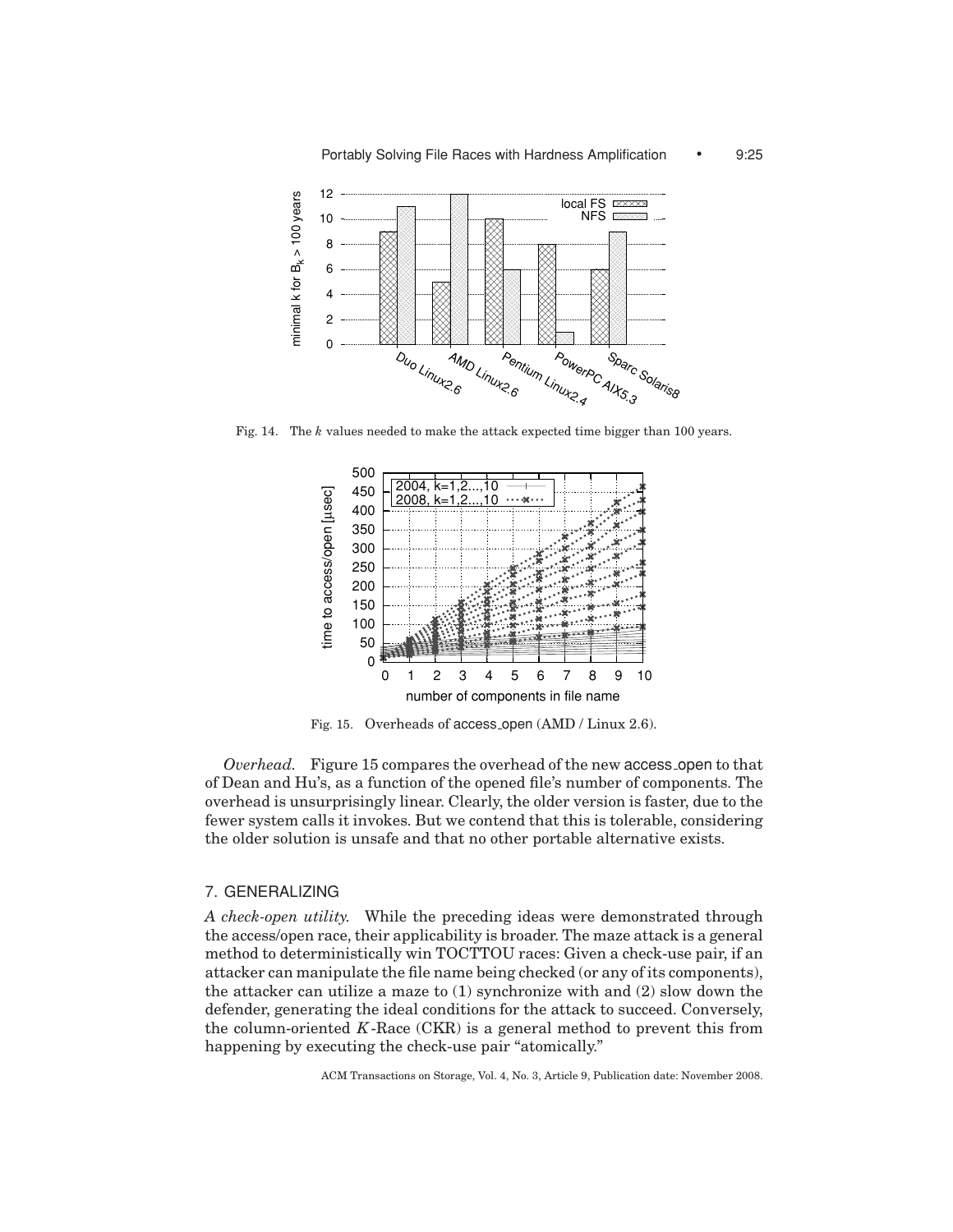#### 9:26 • D. Tsafrir et al.

Nevertheless, programmers cannot be expected to tailor a CKR for every legitimate check-use scenario. We therefore aspire to devise a generic utility function that can, for example, be added to libc. A first immediate step is to convert our access open into a check open function, by allowing the caller to pass the check operation as a pointer-to-function argument (getting an atom hardlink file name and returning zero upon success.) This operation would replace the call to access in Figure 8, allowing programmers to pass along access, stat, or any other conceivable file name check operation they may require.

Note that the focus on open as the "use" operation is not as limited as might initially seem: Recall that bindings of file descriptors to file objects are immutable and therefore completely immune to TOCTTOU attacks. Thus, once a valid file descriptor is safely opened and returned, the programmer can securely use the wealth of system calls that operate on file descriptors (fchown, fchmod, fchdir, fstat, ftruncate, etc.), rather than their respective insecure TOCTTOUprone counterparts that operate on file names (chown, chmod, chdir, stat, truncate, etc.).

*A check-use utility.* A completely different approach would be to convert access open into a general-purpose check use utility. Here is how such an approach might work: Hardness amplification would be removed from the core algorithm and turned into a pluggable policy to be used by programmers at will. The part that remains is a user-mode path resolution traversal. As before, the algorithm would consume one component at-a-time, fchdiring from component to component, and recursing on symlinks. The algorithm would *deterministically* make sure it fchdirs to atom hard-links only (never directly to symlinks), by lstating the next atom directory  $(s_1)$ , opening it, fistating the returned file descriptor (*s*2), and making sure that *s*<sup>1</sup> and *s*<sup>2</sup> point to the same file object.

In addition to the file path, check use would get four pointer-to-function arguments  $F_{chk}^{dir}$ ,  $F_{chk}^{link}$ ,  $F_{chk}^{last}$ , and  $F_{use}^{last}$ . The first three are check operations, respectively applied to each directory, symlink, and the last component in the given file path, at the time the associated atom component is consumed by the path resolution traversal. Their input arguments are the atom name and the respective "stat" structure and file descriptor (−1 for symlinks); their return value is zero to indicate the path-resolution may continue, or nonzero to indicate it should fail. The  $F_{use}^{last}$  encapsulates the use operation, but otherwise has the same input and output as of the check operations. All operations are invoked while the working directory of check use is that of the atom that is currently being processed. Finally, the return value of check use is the return value of the last operation that has failed, or that of  $F_{use}^{last}$  if all other operations succeeded.

With this design it is trivial to solve, for example, the race in Figure 2(a). The garbage collector defines  $F_{chk}^{dir}$  and  $F_{chk}^{last}$  to always return 0,  $F_{chk}^{link}$  to always return −1, and  $F_{use}^{last}$  to unlink the atom file; thus, any symlink that is encountered along the way would make check use fail, thereby insuring all deleted files are under the /tmp/ directory, as required. Importantly, it does not matter whether the last (unlinked) atom is juggled by the attacker (symlink/hardlink to some sensitive file), as in this case the outcome would merely be that some link created by an attacker is deleted, a fact that does not affect the target file.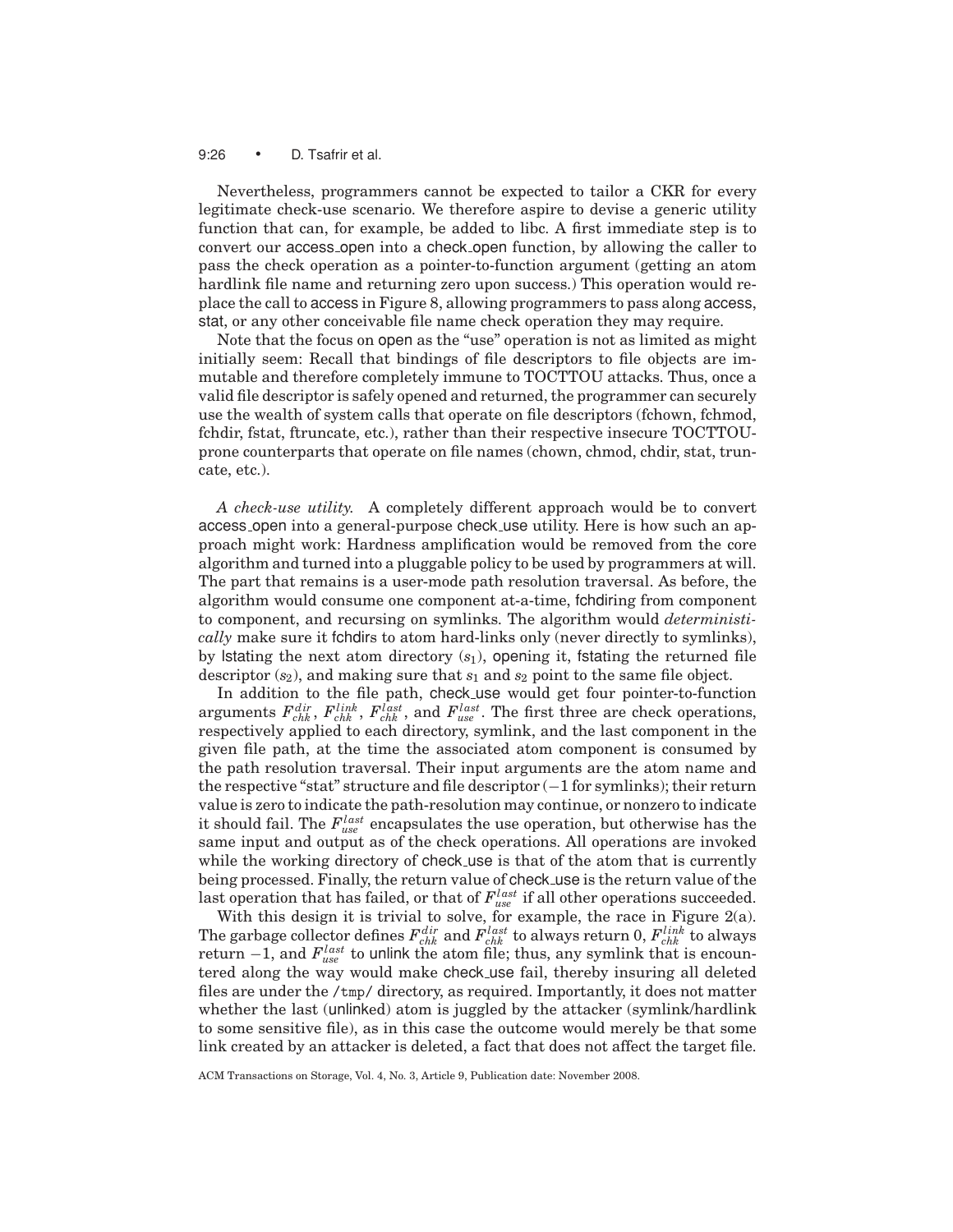*Eliminating the probabilistic aspect.* To reapply the probabilistic access/open solution under the check\_use design, we would simply define  $F_{chk}^{link}$ to always return 0,  $F_{use}^{last}$  to return the file descriptor it gets as input, and  $F_{chk}^{dir}$  and  $F_{chk}^{last}$  to comprise (a slightly modified version of) atom race from Figure 8. Notice, however, that there is actually no technical difficulty preventing us from going the extra mile and providing programmers with a library function that fully implements a deterministic and completely safe access check, in user mode: While the file path is traversed, the associated "stat" structure of each component, which is handed to the "check" functions, contains the user and group ownership information as well as the user/group/world access permissions. Thus, given an arbitrary user and an atom's "stat" structure (which is associated with an already opened file descriptor), we can deterministically decide whether the user has appropriate access permissions. While possibly a tedious task, portably implementing such a routine is nonetheless straightforward; as a library function, a single implementation would be shared by all and may have an additional benefit of potentially being more efficient than the probabilistic approach, which involves an  $O(K)$  linear loop per file-path component. We are currently in the process of evaluating this alternative (as well as the one mentioned in the following paragraph) and expect to publish the results in the near future [Tsafrir et al. 2008b].

*Adding credentials to the interface.* In contrast to the access/open race that has a satisfactory probabilistic solution, the race depicted in Figure 2(b) can only be solved with the help of a deterministic user-mode access (as just described), since there is no system-call equivalent to access that a nonsetuid program can use.<sup>5</sup> Indeed, defining  $F_{chk}^{dir}$  and  $F_{chk}^{last}$  to make use of the user-mode access, and to return 0 only if user "ann" has adequate permission, would suffice. Alternatively, instead of requiring the "check" predicates to handle these details, check use can be augmented to optionally get another parameter (a user id) and fail the path resolution process when an atom that the user is not allowed to open is encountered.

*Summary.* By trading-off some performance, we are able to devise a simple, yet powerful and expressive interface that enables programmers to intuitively and securely combine a check-use pair into a single pseudotransaction, executed atomically for all practical purposes. While the entire implementation is straightforward portable user-mode, we effectively accomplish the vision of Mazieres and Kaashoek (Section  $2.2$ ) regarding a new flexible file system [Mazieres and Kaashoek 1997]. Notably, programmers gain explicit control of whether symlinks are followed when a file is opened, and are able to specify the credentials with which relevant system calls would operate.

A facility similar to the check use function suggested earlier, if made a standard library function, would serve three purposes. First, it would allow programmers and designers to make conscientious decisions regarding the efficiency-safety tradeoff (e.g., between insecurely opening a file with a single

 $5$ An attacker can choose to link /mail/ann to /etc/passwd, rather than to symlink. Thus, not following symlinks will not help.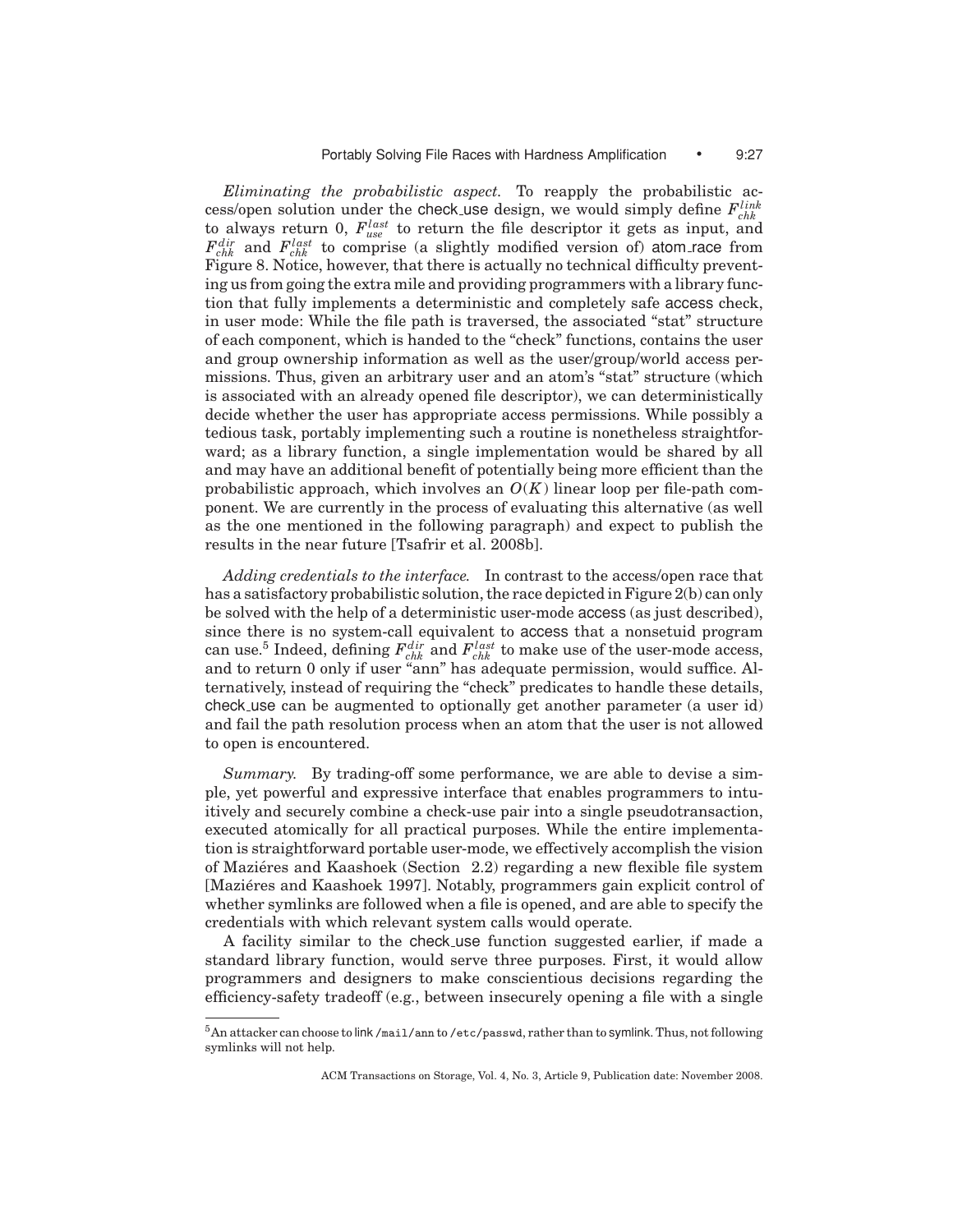#### 9:28 • D. Tsafrir et al.

open call) or doing it in user mode, component by component, while enforcing repeated credential checks to avoid TOCTTOU races, or maybe making the effort to develop another alternative. Second, a well-designed check use facility would encapsulate the execution of vulnerable check-use pairs. When the time comes and, for example, transactional file systems (or other relevant improvements) are made more prevalent, the internal implementation can be replaced with a more efficient alternative. Thirdly, the inclusion of a check use routine in the standard API would serve educational purposes, as new programmers get familiar with the API and through it become aware of the TOCTTOU problem.

*Limitations.* Like the maze attack, our approach works on already existingfiles only. The TOCTTOU problem associated with creating new files (notably, when wanting to create a new temporary file [Cowan et al. 2001]) is still unresolved.

## 8. CONCLUSIONS

The POSIX API is broken: Its semantics inherently promote TOCTTOU races between check-use operations and make systems vulnerable to malicious attacks. Existing solutions can help locate these problems, but otherwise relate to future nonprevalent systems, leaving programmers to individually come up with solutions from scratch to numerous variants of what is provably a hard and elusive problem. We suggest to alleviate the situation by providing programmers with standard generic abstractions that effectively bind check-use pairs into a single pseudo-atomic transaction. We further show that this goal can be obtained, to a large extent, in a portable manner, in user-mode, without changing the kernel.

### ACKNOWLEDGMENTS

Many thanks are due to the anonymous reviewers for their helpful comments, and to M. Baker, the shepherd of this article. The first author would also like to thank N. Borisov, A. Hu, E. Miller, W. Venema, and E. Zadok for providing valuable and much appreciated feedback on earlier versions of this manuscript.

#### **REFERENCES**

- AGGARWAL, A. AND JALOTE, P. 2006. Monitoring the security health of software systems. In *Proceedings of the 17th IEEE International Symposium on Software Reliability Engineering (ISSRE)*, 146–158.
- ASHCRAFT, K. AND ENGLER, D. 2002. Using programmer-written compiler extensions to catch security holes. In *Proceedings of the IEEE Symposium on Security and Privacy (S&P)*, 143–159.
- BISHOP, M. 1995. Race conditions, files, and security flaws; or the tortoise and the hare Redux. Tech. Rep. CSE-95-8, University of California at Davis. September.
- BISHOP, M. AND DILGER, M. 1996. Checking for race conditions in file accesses. *Comput. Syst. 9,* 2 (Spring), 131–152.
- BORISOV, N., JOHNSON, R., SASTRY, N., AND WAGNER, D. 2005. Fixing races for fun and profit: How to abuse atime. In *Proceedings of the 14th USENIX Security Symposium*, 303–314.
- BOULET, D. 2002. UNIX domain sockets. http://everything2.com/index.pl?node id=955968. (Accessed Sept. 2007).
- CERT COORDINATION CENTER. 1993. CERT advisory CA-1993-17 xterm logging vulnerability. URL http://www.cert.org/advisories/CA-1993-17.html. (Accessed Jun. 2007).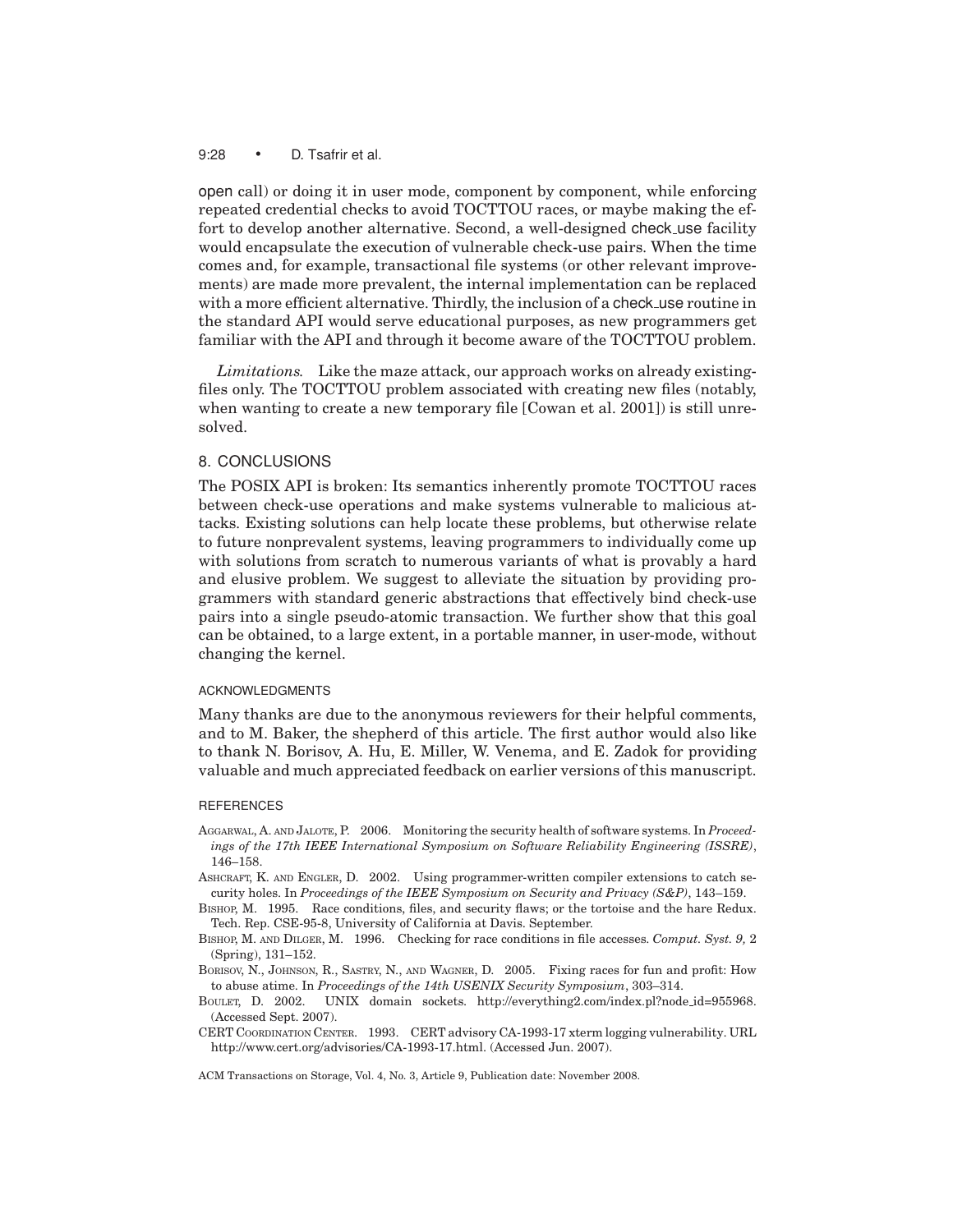- CHEN, H. AND WAGNER, D. 2002. MOPS: An infrastructure for examining security properties of software. In *Proceedings of the ACM Conference on Computer Communications Security (CCS)*, 235–244.
- CHEN, H., WAGNER, D., AND DEAN, D. 2002. Setuid demystified. In *Proceedings of the 11th USENIX Security Symposium*, 171–190.
- CHESS, B. 2002. Improving computer security using extended static checking. In *Proceedings of the IEEE Symposium on Security and Privacy (S&P)*, 160.
- COWAN, C., BEATTIE, S., WRIGHT, C., AND KROAH-HARTMAN, G. 2001. RaceGuard: Kernel protection from temporary file race vulnerabilities. In *Proceedings of the 10th USENIX Security Symposium*, 165–172.
- DEAN, D. AND HU, A. J. 2004. Fixing races for fun and profit: How to use access(2). In *Proceedings of the 13th USENIX Security Symposium*, 195–206.
- ENGLER, D. AND ASHCRAFT, K. 2003. RacerX: Effective, static detection of race conditions and deadlocks. In *Proceedings of the 19th ACM Symposium on Operating Systems Principles (SOSP)*, 237–252.
- ENGLER, D., CHEN, D. Y., HALLEM, S., CHOU, A., AND CHELF, B. 2001. Bugs as deviant behavior: A general approach to inferring errors in systems code. In *Proceedings of the 18th ACM Symposium on Operating Systems Principles (SOSP)*, 57–72.
- ENGLER, D., CHELF, B., CHOU, A., AND HALLEM, S. 2000. Checking system rules using systemspecific, programmer-written compiler extensions. In *Proceedings of the 4th USENIX Symposium on Operating Systems Design and Implementation (OSDI)*, 1–16.
- GOYAL, B., SITARAMAN, S., AND VENKATESAN, S. 2003. A unified approach to detect binding based race condition attacks. *3rd International Workshop on Cryptology and Network Security (CANS)*.
- HU, A. J. 2005. On-Line publication list. http://www.cs.ubc.ca/spider/ajh/pub-list.html. (Accessed Jan. 2008).
- JOSEY, A. 2006. The open group new API set proposals. http://www.opengroup.org/ austin/plato/uploads/40/9756/NAPI overview.txt. (Accessed Dec. 2007).
- JOSHI, A., KING, S. T., DUNLAP, G. W., AND CHEN, P. M. 2005. Detecting past and present intrusions through vulnerability-specific predicates. In *Proceedings of the 20th ACM Symposium on Operating Systems Principles (SOSP)*, 91–104.
- KO, C. AND REDMOND, T. 2002. Noninterference and intrusion detection. In *Proceedings of the IEEE Symposium on Security and Privacy (S&P)*, 177–187.
- LHEE, K.-S. AND CHAPIN, S. J. 2005. Detection of file-based race conditions. *Int. J. Inf. Secur. 4,* 1-2 (Feb.).
- MAN ACCESS(2). 2001. The FreeBSD system calls manual. http://www.freebsd.org/cgi/man.cgi? query=access. (Accessed Jan. 2008).
- MAN OPENAT(2). 2006. Linux programmer's manual. http://www.kernel.org/doc/man-pages/online/ pages/man2/openat.2.html. (Accessed Jan. 2008).
- MAZIÉRES, D. AND KAASHOEK, F. 1997. Secure applications need flexible operating systems. In *Proceedings of the 6th IEEE Workshop on Hot Topics in Operating Systems (HOTOS)*, 56–61.
- MCPHEE, W. S. 1974. Operating system integrity in OS/VS2. *IBM Syst. J. 13,* 3, 230–252. http://www.research.ibm.com/journal/sj/133/ibmsj1303D.pdf.
- NVD. 2008. National vulnerability database. http://nvd.nist.gov/. (Accessed Jan. 2008).
- PARK, J., LEE, G., LEE, S., AND KIM, D.-K. 2004. RPS: An extension of reference monitor to prevent race-attacks. In *Proceedings of the 5th Advances in Multimedia Information Processing Conference (PCM)*. Lecture Notes in Computer Science, vol. 3331. Springer, 556–563.

PU, C. AND WEI, J. 2006. A methodical defense against TOCTTOU attacks: The EDGI approach. In *Proceedings of the 1st IEEE International Symposium on Secure Software Engineering (ISSSE)*.

- SCHMUCK, F. AND WYLIE, J. 1991. Experience with transactions in QuickSilver. In *Proceedings of the 13th ACM Symposium on Operating Systems Principles (SOSP)*, 239–253.
- SCHWARZ, B., CHEN, H., WAGNER, D., LIN, J., TU, W., MORRISON, G., AND WEST, J. 2005. Model checking an entire Linux distribution for security violations. In *Proceedings of the Annual Computer Security Applications Conference (ACSAC)*, IEEE, 13–22.
- SIRAINEN, T. 2002–2004. fdpass.c—File descriptor passing between processes via UNIX sockets. http://code.softwarefreedom.org/projects/backports/browser/external/standalone/dovecot/current /src/lib/fdpass.c. (Accessed Dec. 2007).